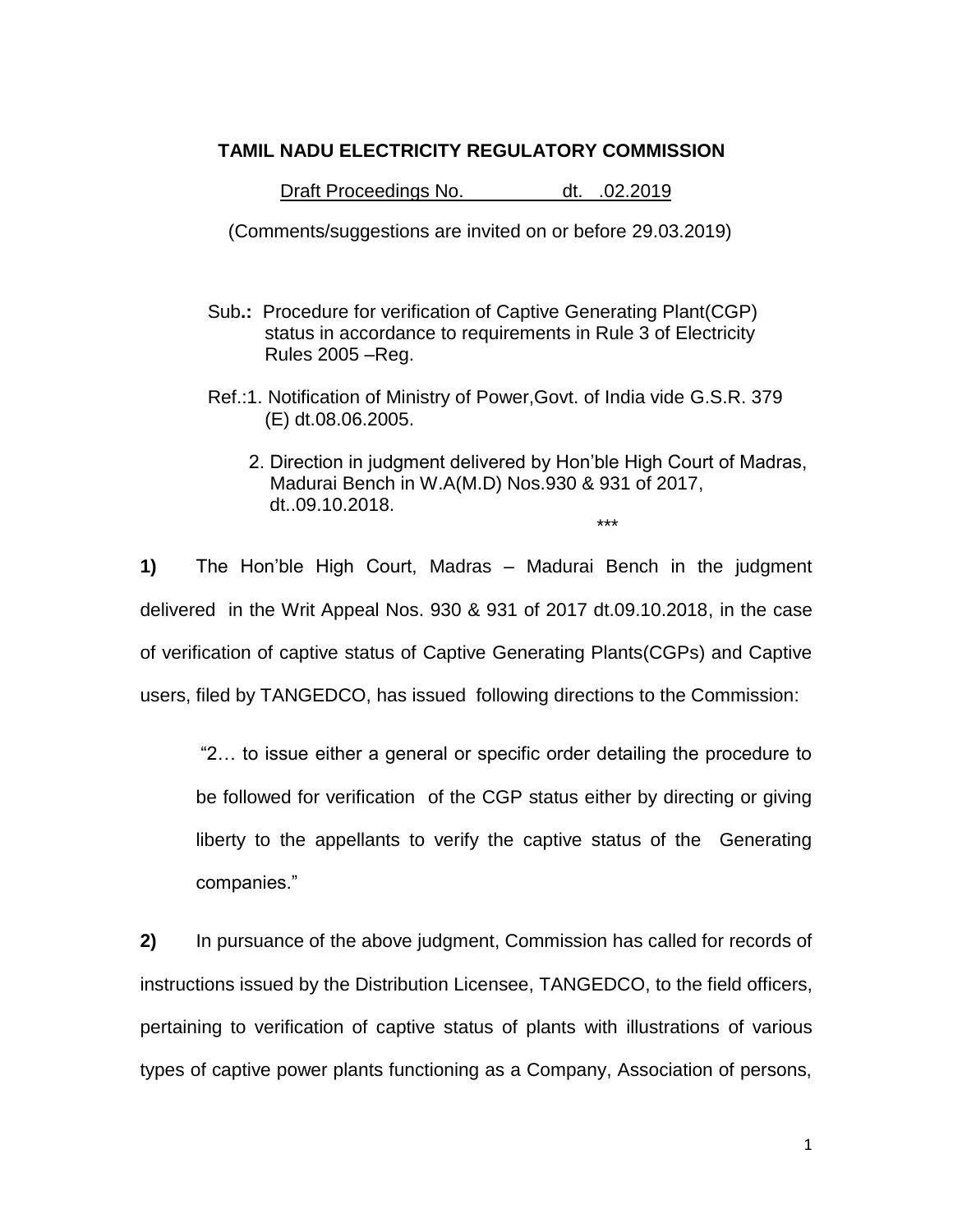Special Purpose Vehicle, Co-operative society and a study made. In compliance with the directions of the Hon"ble High Court of Madras-Madurai Bench and the Electricity Rules,2005 prescribed in exercise of powers in section 176 of the Electricity Act,2003 in the Notification dt.8.6.2005,Commission hereby issues the following procedural direction in exercise of powers in section 97 of the Electricity Act,2003 to be followed by the Distribution licensee in assessing compliance of CGP status of a power plant.

### **3. Scope**

**3.1** This procedure is applicable to all power plants functioning as Captive Generating Plants in the State and its captive users.

### **4. Statutory provisions**

**4.1** The Electricity Rules 2005 notified vide Notification No. G.S.R 379(E) dt.8.6.2005 lays down the following requirements for a Captive Generating Plant:

### *"3. Requirements of Captive Generating Plant.*

*(1) No power plant shall qualify as a "captive generating plant" under section 9 read with clause (8)of section 2 of the Act unless*

*(a ) in case of a power plant*

*(i) not less than twenty six percent of the ownership is held by the captive user(s), and*

*(ii) not less than fifty one percent of the aggregate electricity generated in such plant, determined on an annual basis, is consumed for the captive use:*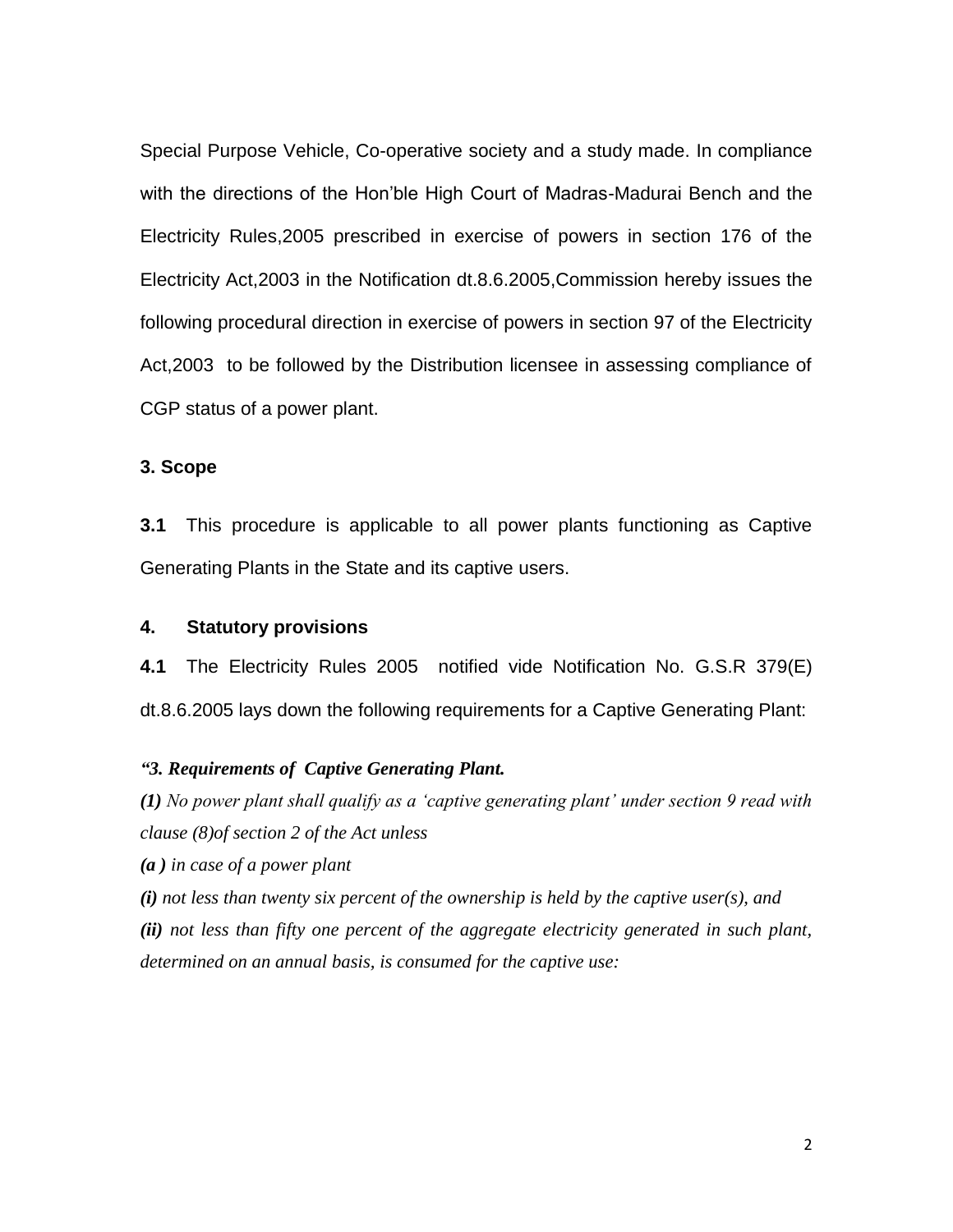*Provided that in case of power plant set up by registered cooperative society, the conditions mentioned under paragraphs at (i) and (ii) above shall be satisfied collectively by the members of the cooperative society:*

*Provided further that in case of association of persons, the captive user(s) shall hold not*  less than twenty six percent of the ownership of the plant in aggregate and such captive *user(s) shall consume not less than fifty one percent of the electricity generated, determined on an annual basis, in proportion to their shares in ownership of the power plant within a variation not exceeding ten percent;*

*(b) in case of a generating station owned by a company formed as special purpose vehicle for such generating station, a unit or units of such generating station identified for captive use and not the entire generating station satisfy (s) the conditions contained in paragraphs (i)and (ii) of sub-clause (a) above including-*

### *Explanation :*

*(1) The electricity required to be consumed by captive users shall be determined with*  reference to such generating unit or units in aggregate identified for captive use and not *with reference to generating station as a whole; and*

*(2) the equity shares to be held by the captive user(s) in the generating station shall not be less than twenty six per cent of the proportionate of the equity of the company related to the generating unit or units identified as the captive generating plant.*

*Illustration: In a generating station with two units of 50 MW each namely Units A and B, one unit of 50 MW namely Unit A may be identified as the Captive Generating Plant. The captive users shall hold not less than thirteen percent of the equity shares in the company (being the twenty six percent proportionate to Unit A of 50 MW) and not less than fifty*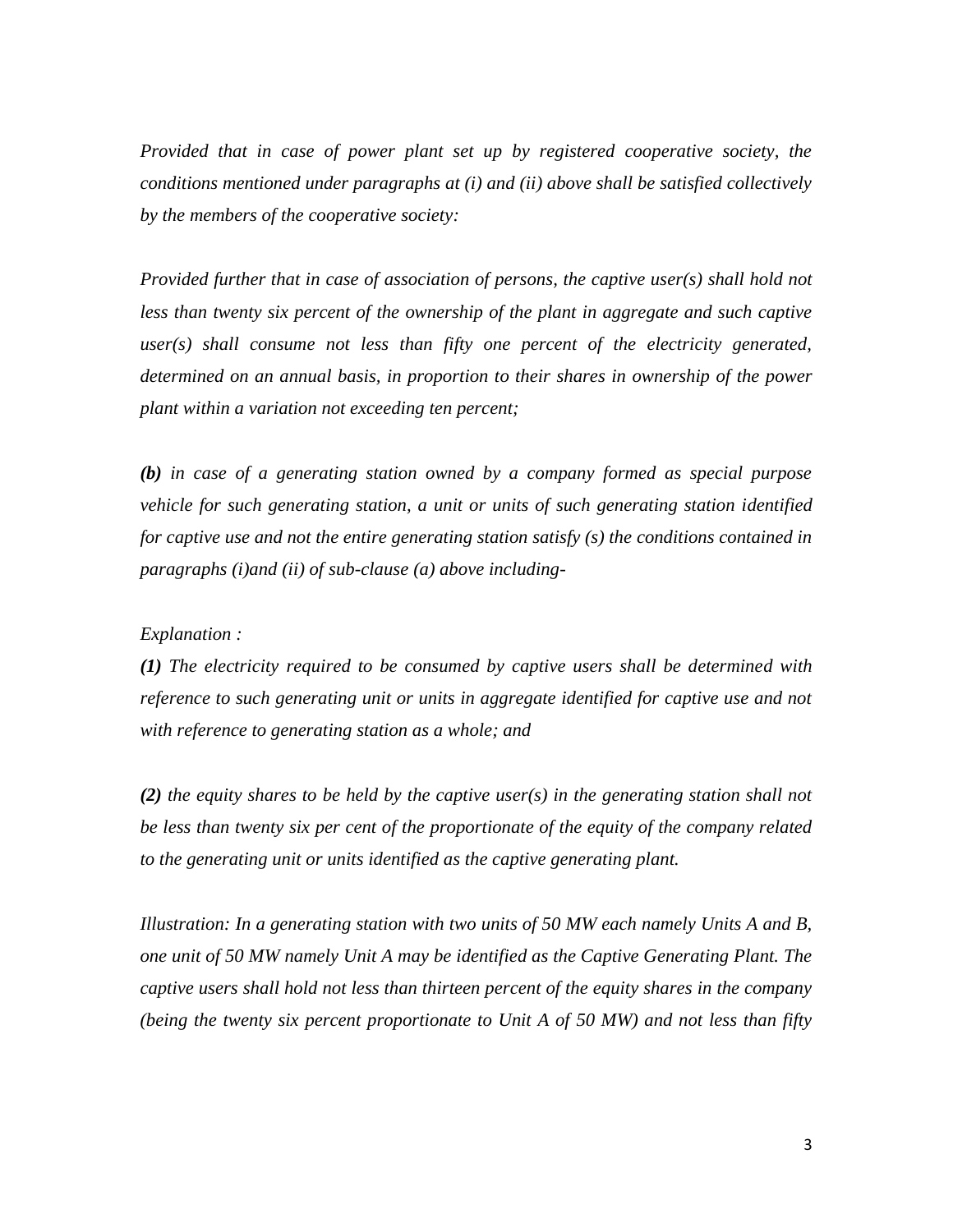*one percent of the electricity generated in Unit A determined on an annual basis is to be consumed by the captive users.*

*(2) It shall be the obligation of the captive users to ensure that the consumption by the Captive Users at the percentages mentioned in sub-clauses (a) and (b) of sub-rule (1) above is maintained and in case the minimum percentage of captive use is not complied with in any year, the entire electricity generated shall be treated as if it is a supply of electricity by a generating company.*

*Explanation.- (1) For the purpose of this rule. a. "Annual Basis" shall be determined based on a financial year;*

*b. "Captive User" shall mean the end user of the electricity generated in a Captive Generating Plant and the term "Captive Use" shall be construed accordingly;*

*c. "Ownership" in relation to a generating station or power plant set up by a company or any other body corporate shall mean the equity share capital with voting rights. In other cases ownership shall mean proprietary interest and control over the generating station or power plant;*

*d. "Special Purpose Vehicle" shall mean a legal entity owning, operating and maintaining a generating station and with no other business or activity to be engaged in by the legal entity."*

**4.2** The provisions in the Electricity Act,2003 that relate to Captive Generation and the definitions of generating company, generating station are reproduced for ease of reference and understanding: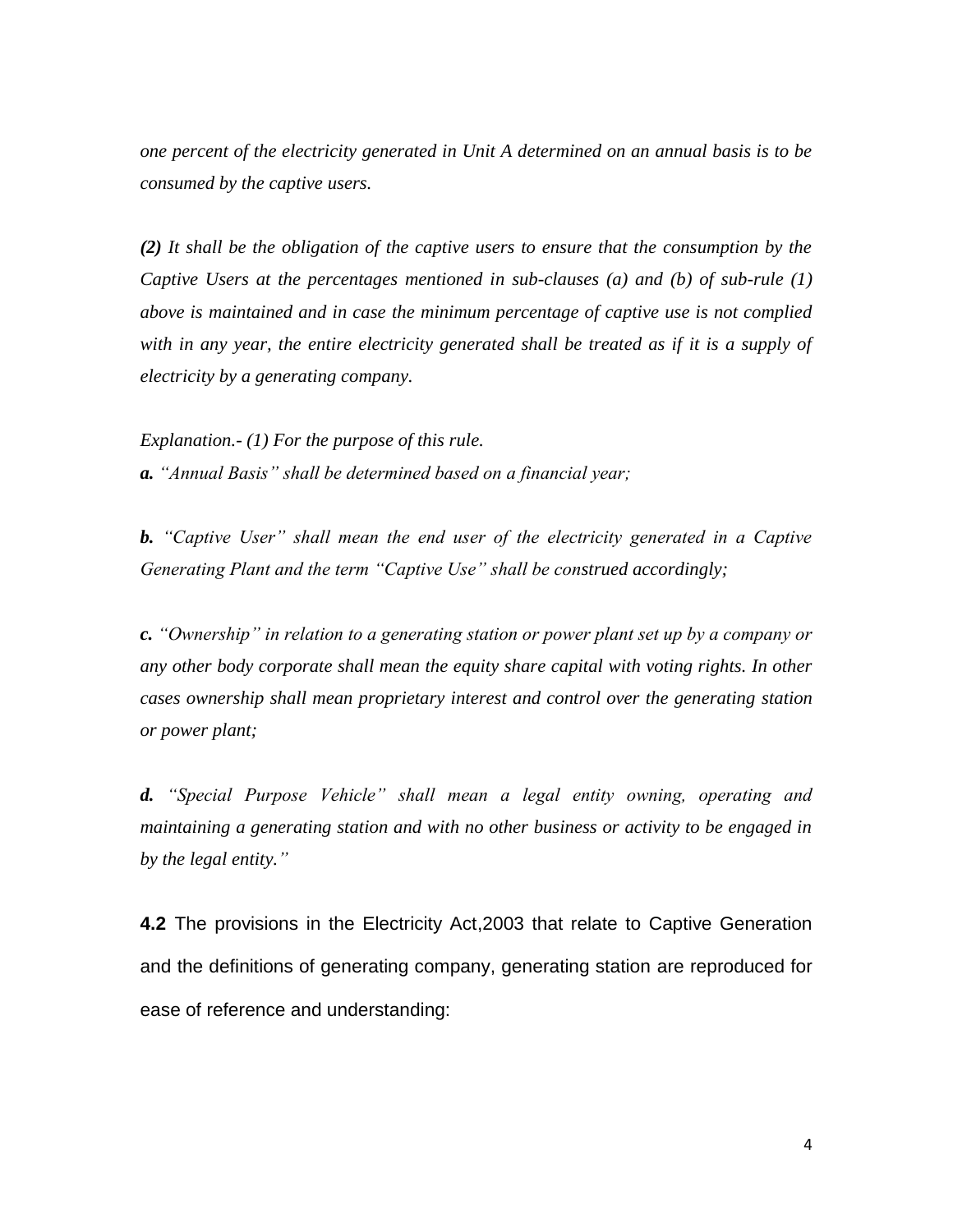### Section 2(8):

*"Captive generating plant" means a power plant set up by any person to generate electricity primarily for his own use and includes a power plant set up by any cooperative society or association of persons for generating electricity primarily for use of members of such co- operative society or association;"*

### Section 2 (28):

*"generating company" means any company or body corporate or association or body of individuals, whether incorporated or not, or artificial juridical person, which owns or operates or maintains a generating station;"*

### Section 2 (30):

*"Generating station" or "station" means any station for generating electricity, including any building and plant with step-up transformer, switch-gear, switch-yard, cables or other appurtenant equipment, if any, used for that purpose and the site thereof; a site intended to be used for a generating station, and any building used for housing the operating staff of a generating station, and where electricity is generated by waterpower, includes penstocks, head and tail works, main and regulating reservoirs, dams and other hydraulic works, but does not in any case include any sub-station ."*

### Section 9: Captive Generation-

"(*1) Notwithstanding anything contained in this Act, a person may construct, maintain or operate captive generating plant and dedicated transmission lines:* 

*Provided that the supply of electricity from the captive generating plant through the grid shall be regulated in the same manner as the generating station of a generating company:* 

*Provided further that no license shall be required under this Act for supply of electricity generated from a captive generating plant to any licensee in accordance with the provisions of this Act and the rules and regulations made thereunder and to any consumer subject to the regulations made under sub-section (2) of Section 42.*

*(2) Every person, who has constructed a captive generating plant and maintains and operates such plant, shall have the right to open access for the purposes of carrying electricity from his captive generating plant to the destination of his use:*

*Provided that such open access shall be subject to availability of adequate transmission facility and such availability of transmission facility shall be determined by the Central Transmission Utility or the State Transmission Utility, as the case may be:*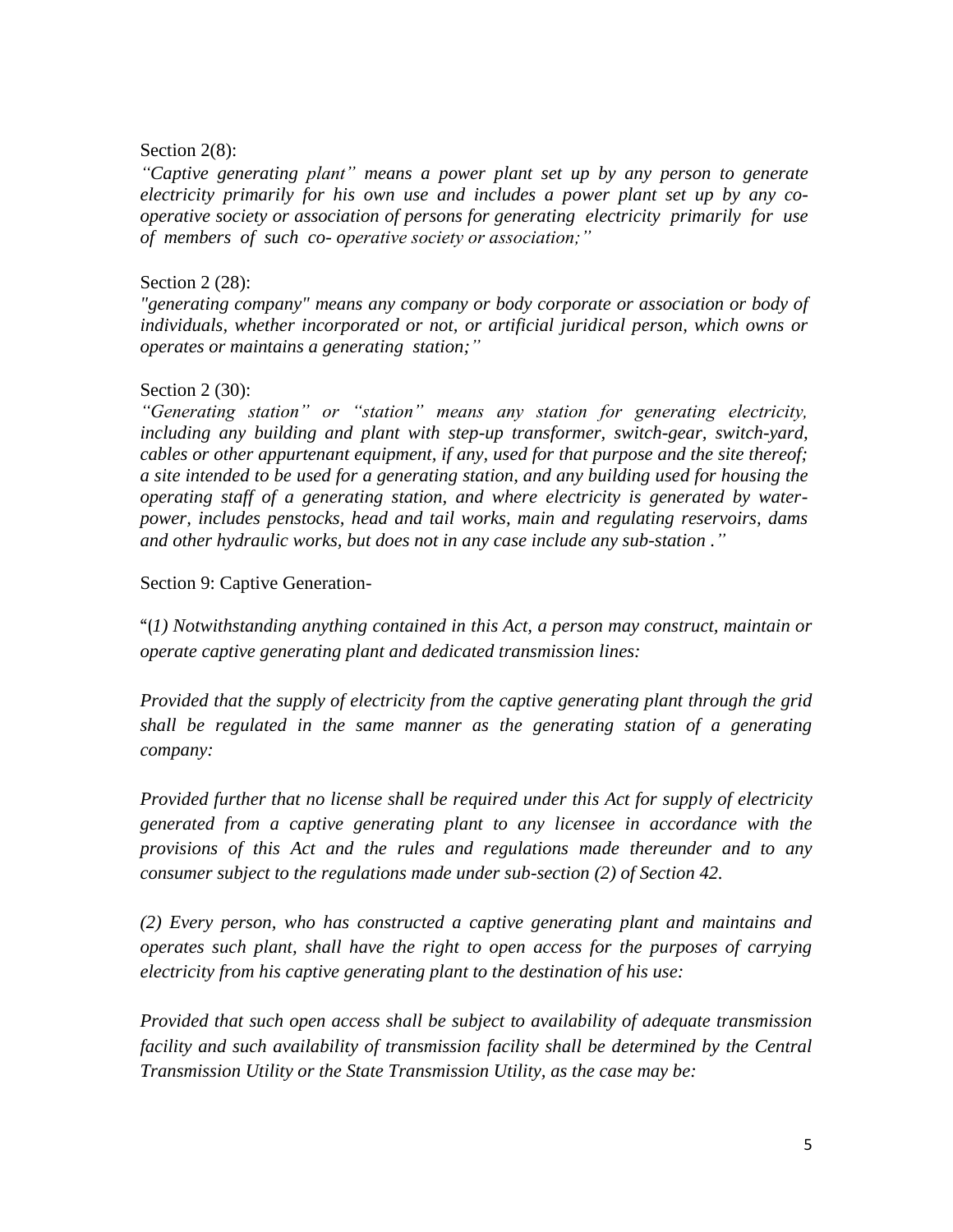*Provided further that any dispute regarding the availability of transmission facility shall be adjudicated upon by the Appropriate Commission."*

**4.3** A generating plant declared as a CGP is required to meet the provisions in the Act, 2003 and the Rule 3 of Electricity Rules 2005.

**4.4** For a power plant to be qualified as a Captive Generating Plant, as per clause (a) of sub rule (1) of Rule 3 of the Electricity Rules 2005 extracted in para 4.1 above, two basic conditions which are to be met are :

**(i)** the captive user(s) consuming the power generated from the captive generating plant for self-use must necessarily hold not less than 26% of the ownership in the captive generating company; and

**(ii)** not less than 51% of the aggregate electricity generated in such plant,determined on annual basis, should be consumed for the captive use.

**4.5** The provisos under Rule 3(1) (a) provide certain exceptions and conditions that :

(i) in case of a power plant set up by registered Cooperative Society, the conditions in sub clauses (i) and (ii) of clause (a) of sub rule (1) of Rule 3 shall be satisfied collectively by the membersof the Cooperative Society,and

(ii) in case of Association of Persons, the captive user(s) shall hold not less than 26% ownership of the plant in aggregate and such captive user(s) shall consume not less than 51% of electricity generated, determined on annual basis, in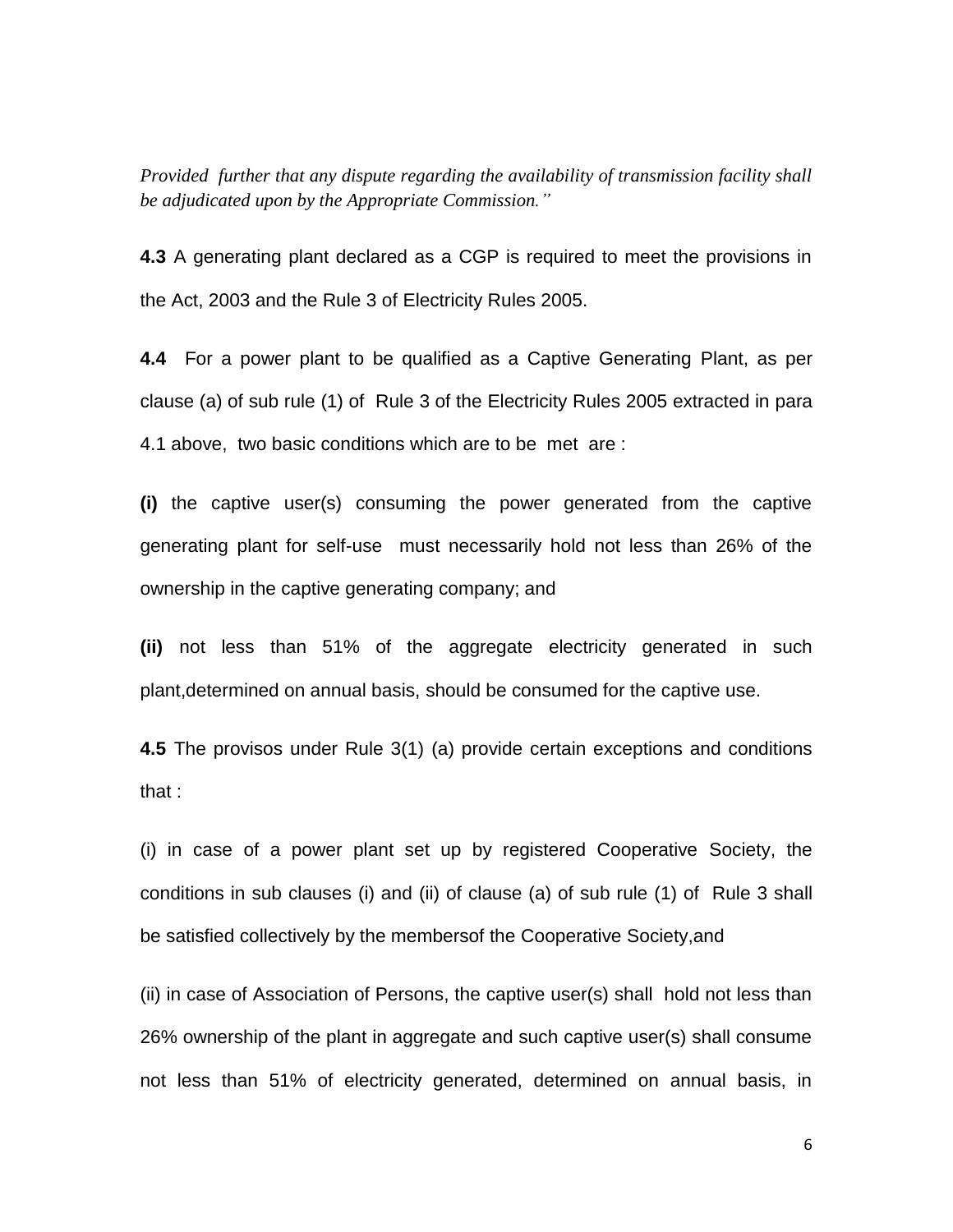proportion to their shares in ownership of the plant within a variation not exceeding 10%.

**4.6** As per clause (b) of sub rule (1) of Rule 3, in case of a generating station owned by a company formed as a Special Purpose Vehicle, the units identified for captive use shall alone satisfy conditions in sub clause(i) and (ii) of clause(a) in sub rule 1 of Rule 3, and the electricity required to be consumed by captive users shall be confined to the units in aggregate identified for captive use. The equity shares to be held by the captive users shall also be in proportion to the equity of the company related to generating units identified for captive use.

**4.7** The explanation to the Rule 3 describes 'Ownership' as having 'equity share capital with voting rights" in relation to a generating station or power plant set up by a company or any other body corporate, and in other cases meaning "proprietary interest and control over the generating station or power plant".

**4.8** The captive users have the obligation to consume not less than 51% of the aggregate electricity generated in a power plant determined on an annual basis, and failure to comply with minimum per cent of captive use in a year will entail in the CGP losing its captive status and the entire electricity generated from the CGP will be treated as supply of electricity by a generating company.

**5.0** Based on the above premise and differences in treatment based on composition of ownership and consumption in proportion to shares owned by the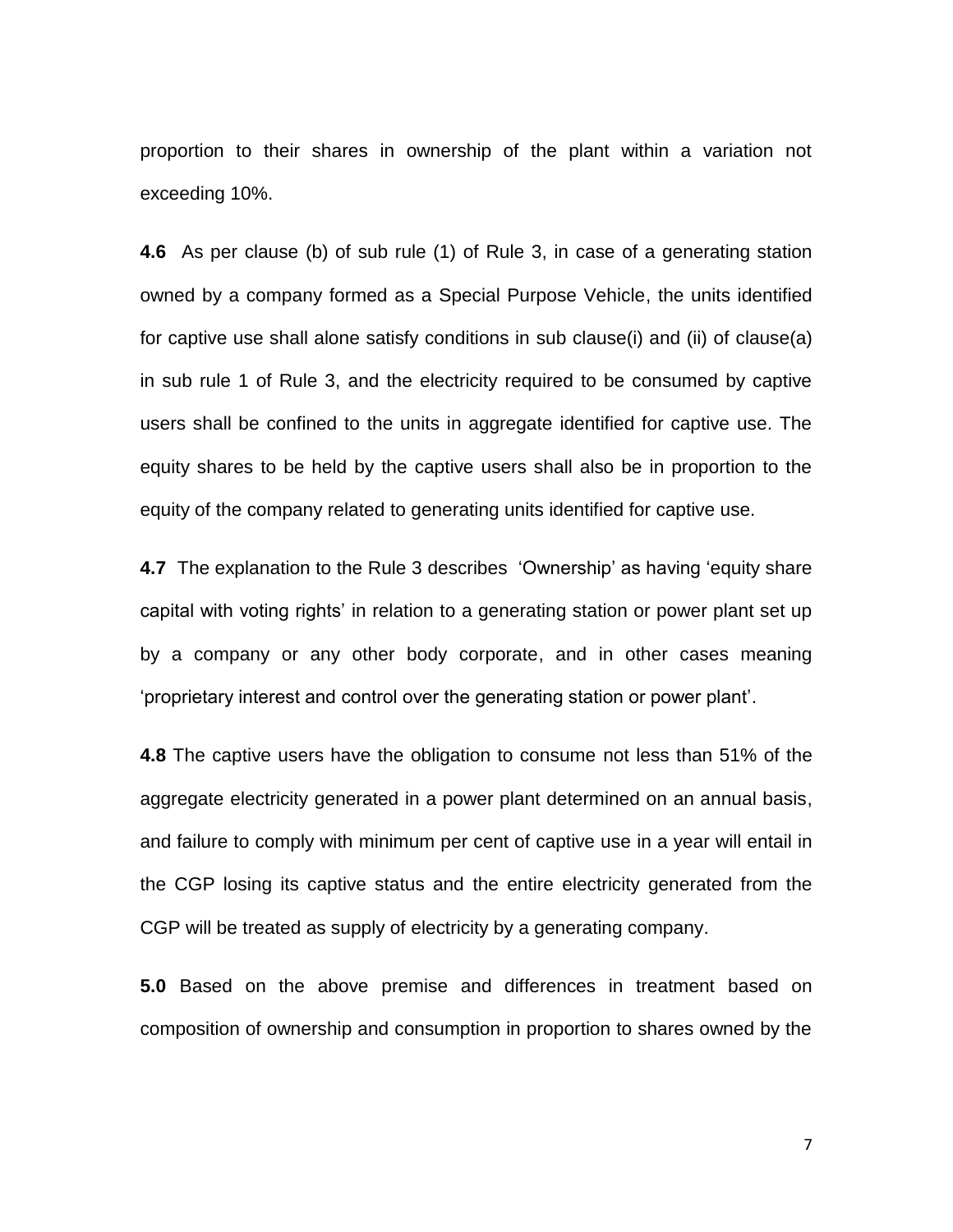captive users, directions are issued in the following paragraphs, to verify compliance of conditions under Rule 3 of Electricity Rules 2005.

## **6) Procedure for verification of Captive Generating Plant status**

## **6.1 Verification of ownership of the CGP as per condition in sub clause (i) of clause (a) of sub rule 1 of Rule 3:**

6.1.1 For verification of ownership, the documents as detailed below shall be furnished by the CGP owners/captive users for different compositions of ownership:

## **i. Where the generating plant is a Company under the Companies Act**

1.The affidavit by the authorized signatory, providing details of the Authorized, Issued, Subscribed and Paid-up Equity Share Capital with voting rights and enclosing all the required documents mentioned in Sl.No.3 to 10 of this clause.

2.The authorized signatory shall be the Managing Director or Whole Time Director or Company Secretary.

3.The authorization for signing the affidavit has to be approved by the Board by passing a Resolution and attesting the signature of the authorized signatory.

4.The Chartered Accountant Certificate for the detailed breakup of the Issued, Subscribed and Paid up Equity Share Capital of the Generators and the details of holding of Equity Share Capital with voting rights by the Captive users as per FORMAT–I along with the certification that there is provision in Memorandum of Association and Articles of Association for taking up captive generation.

5. The copy of Form – SH4 or Demat Statement, whichever is applicable.

6. The copies of the Money Payment Receipts(Form V), for the payment of subscription towards Equity Share Capital by the Captive users.

7. The copies of the folio of Register of the Members in which the entries were made including the captive users as shareholder, as a proof of completion of share transfer process by the generator.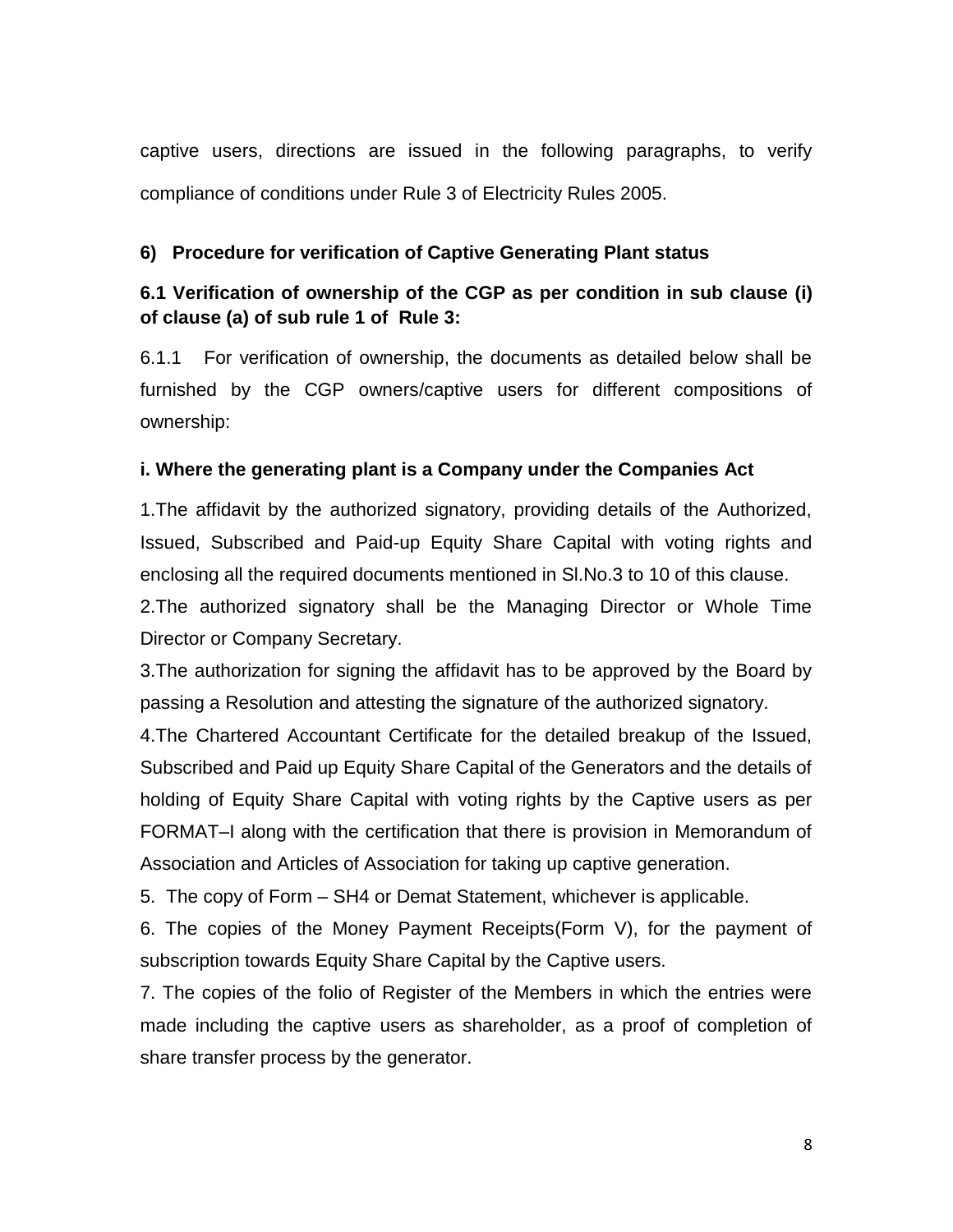8. Latest Annual Return – MGT 7 filed by the generators with the Registrar of Companies.

9. Latest Annual Report of the Generators.

10. The affidavit by the authorized signatory of the captive user regarding holding of Equity Share Capital with voting rights in the Captive Generating Company along with Chartered Accountant certificate as per FORMAT II.

11. Any change in the authorized signatory and revocation for approval for captive generation by the Board by way of amendment to MoA or AoA shall be duly intimated within a week to the Distribution Licensee.

### **ii. Wherethe generating company is a Partnership firm/LLP**

1. The affidavit by the Managing Partner/Principal Partner providing all the details regarding the total Capital of the firm, the capital held by the Captive users, the percentage of proprietary interest and control over the Generating plant by the captive users in Sl.No.3 to 5 of this clause.

2. The signatory to the affidavit shall be authorized by all the partners of the Firm/LLP and any change in the signatory shall be informed within a week to the Distribution Licensee.

3. The Chartered Accountant certificate for the breakup details of total capital of the firm/LLP, the capital held by the captive users, the percentage of proprietary interest and control over the generating plant by the captive users in the format enclosed as FORMAT –III along with a certificate that there is provision in the Partnership deed of the company for carrying on captive generation.

4. The affidavit by the authorized signatory of the captive user regarding holding of Capital with proprietary interest and control in the Captive Generating firm along with the Chartered Accountant Certificate as per FORMAT–IV.

5. Latest Annual Financial Statement of Accounts of the Generating firm and the Captive User.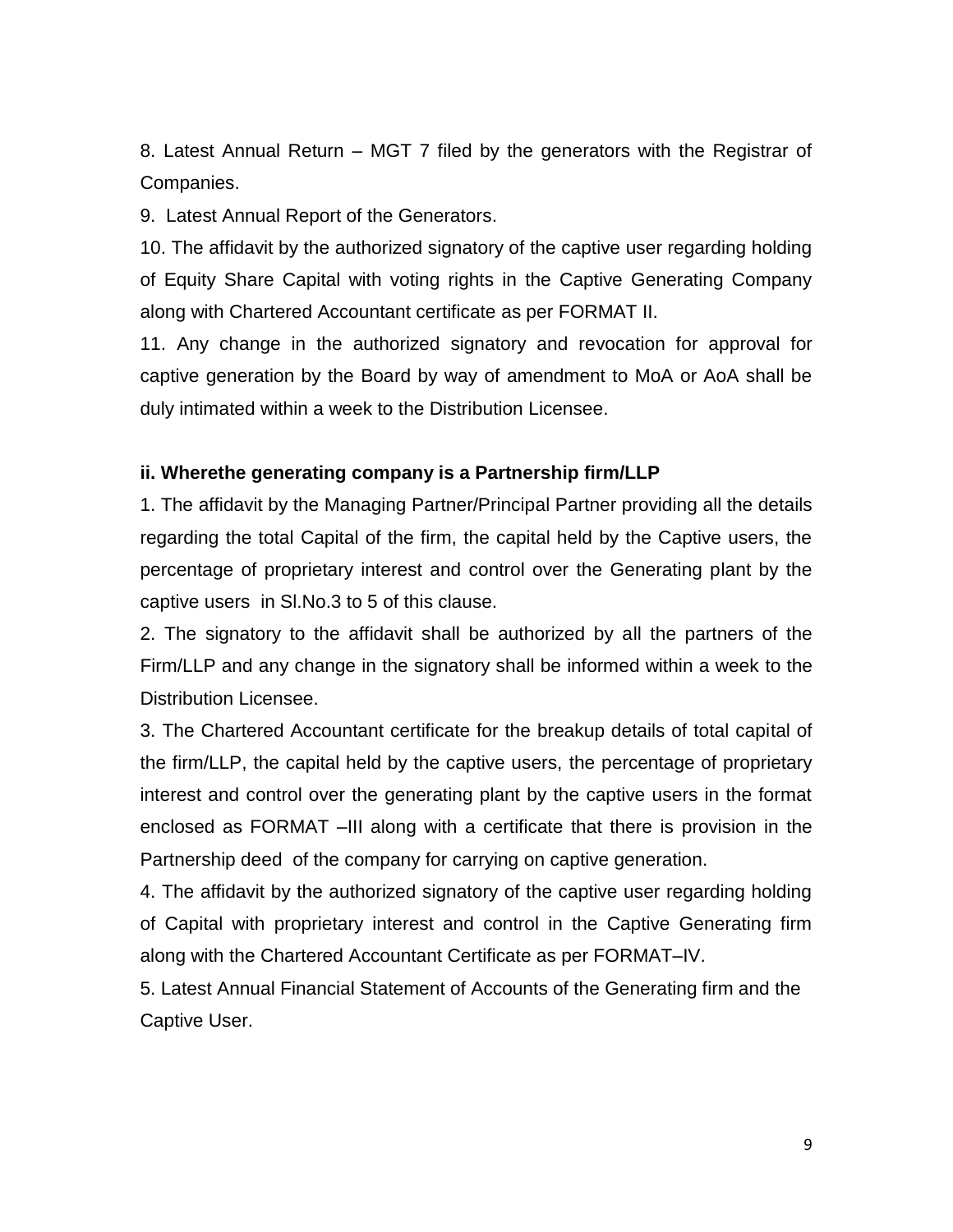6. Any revocation of approval for captive generation by the firm or by way of amendment to Partnership Deed shall be informed duly within a week.

## **iii.Where the generating plant is owned by Association of persons**

Documents to be furnished as in (i) and (ii) above depending on whether the AoP is a Partnership/Limited Partnership firm/Body corporate.

## **iv. Where the generating plant is owned by Special Purpose Vehicle(SPV) :**

Documents as in (i) and (ii) above depending on whether the SPV is a Partnership/Limited Partnership firm/Body corporate.

## **v. Where the generating plant is owned by Cooperative society**

1. The affidavit by the authorized signatory, providing details of the Authorized, Issued, Subscribed and Paid-up Equity Share Capital with voting rights and enclosing all the required documents mentioned in Sl.No.3 to 8 of this clause.

2. The authorized signatory shall be the Managing Director or Whole Time Director or Company Secretary or the Chief Executive of the Co-operative Society.

3. The authorization for signing the affidavit has to be approved by the General Body by passing a Resolution and attesting the signature of such anauthorized signatory.

4. Any change in the authorized signatory shall be intimated within 7 days after following due procedure. The Chartered Accountant Certificate for the detailed breakup of the Issued, Subscribed and Paid up Equity Share Capital of the Generators and the details of holding of Equity Share Capital with voting rights by the Captive users as per FORMAT–I along with a certificate that there is a provision in the byelaws of the society for carrying on the activity of captive generators and the same has been verified.

5. The copies of the Money Payment Receipts – Form V, for the payment of subscription towards Equity Share Capital by the Captive users.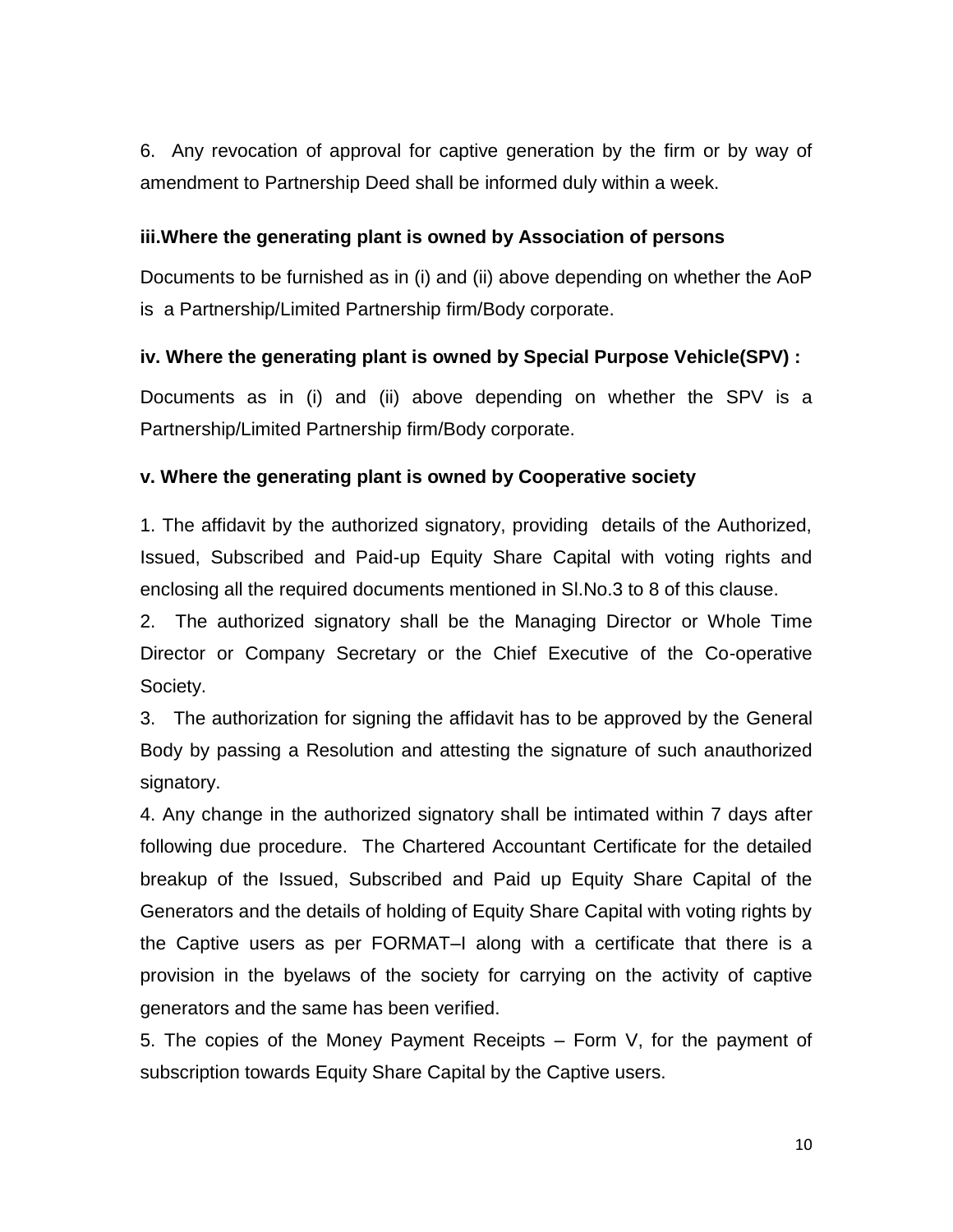6. The copies of the folio of Register of the Members in which the entries were made including the captive users as shareholder, as a proof of completion of share transfer process by the generator.

7. Copy of byelaws of society

8. Latest Annual Report of the Generators

9. Any revocation of sanction for carrying on captive generation by the society shall be informed within a week to the Distribution Licensee.

6.1.2 The documents listed above in para 6.1.1 are to be furnished at the time of seeking open access by the generator or captive user. Approval for open access shall be granted under captive category subject to furnishing of the documents. This also applies to any change in shareholding pattern/ownership at the start of the financial year or within a financial year.

6.1.3 The CGP status verification is an annual verification process. The documents in para 6.1.1 shall be furnished by the CGP owners/captive users to the distribution licensee at the time of annual verification of CGP status at the end of the financial year also.

### **6. 2 Verification of qualification of CGP under Rule 3(1)**

**6.2.1** If there is one captive user, the user should hold minimum 26% of the equity share capital with voting rights throughout the year. In case of two or more captive users or Associations of persons, the captive users should hold in aggregate minimum 26% of the equity share capital with voting rights throughout the year and consume 51% of the electricity generated on annual basis for captive use in proportion to their share of the power plant within the variation not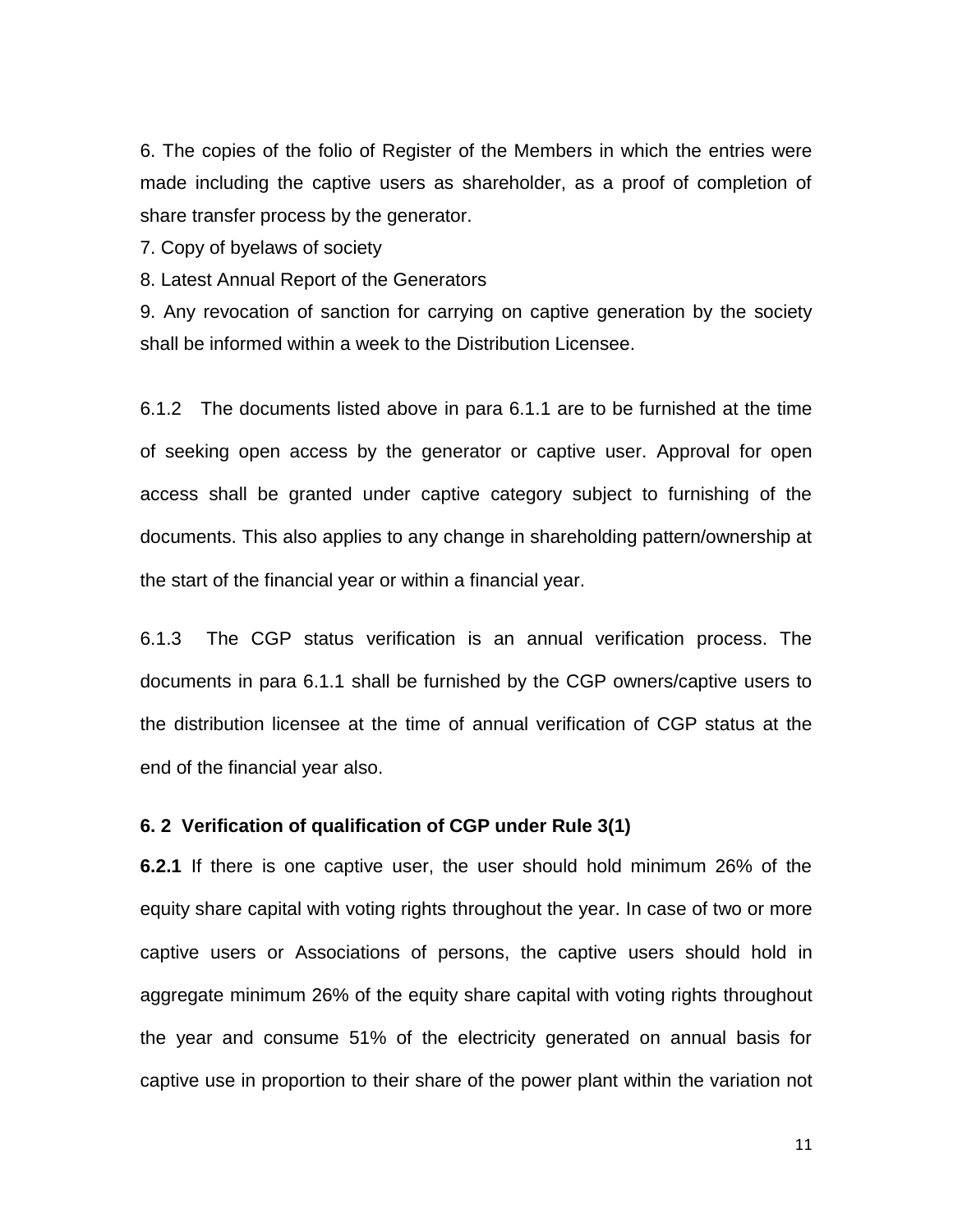exceeding 10%. In the case of Cooperative Society, members of society shall collectively satisfy 26% of the ownership and consume 51% of the electricity generated on annual basis or captive basis. In the case of Partnership firm/LLP, ownership shall be with respect to proprietary interest and control over the generating station or power plant and the consumption shall be 51% of the energy generated on annual basis.

6.2.2 In the case of CGPs identified for captive use as under clause (b) of sub rule (1) of Rule 3(1) in a generating station owned by a Company which is formed as a Special Purpose Vehicle and has multiple generating units, the minimum equity share capital of 26% and 51% of consumption shall be with reference to the generating units identified for captive use and not generating station/company, as a whole.

### **6.3 Change in shareholding pattern :**

6.3.1 Any change in shareholding pattern, has to be intimated to the distribution licensee within 10 days furnishing proof of documents. The CGP users /owners shall ensure that at any point of time in a financial year not less than twenty six per cent of the ownership of the generating plant/station or the units identified for captive use, as the case maybe, is held by the captive users.

### **6.4 Verification of not less than 51% consumption by captive users**

**6***.***4.1** Verification of criteria of consumption shall be on the aggregate energy generated from all units in a generating plant/station less aggregate auxiliary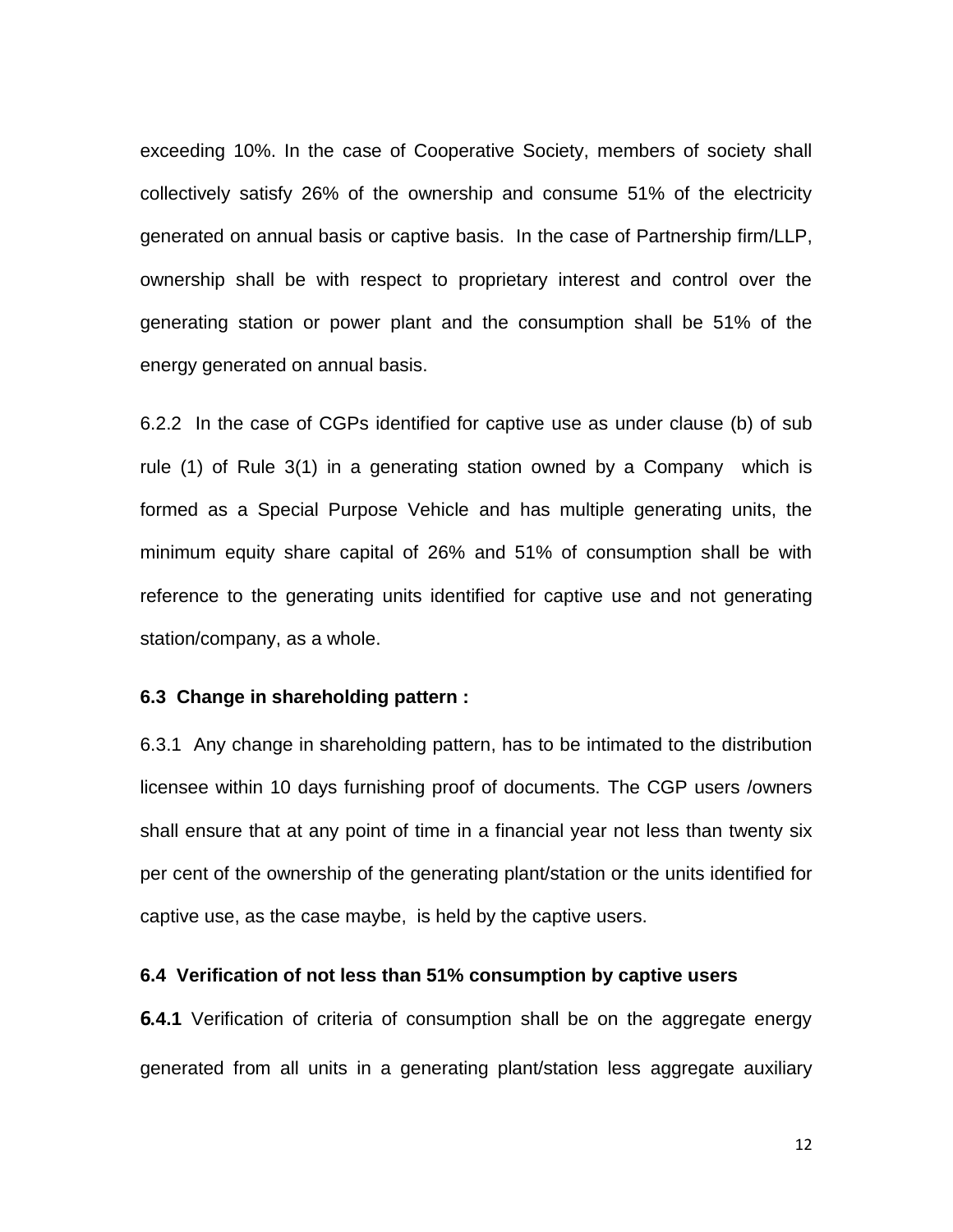consumption. In the absence of measured data on auxiliary consumption, until metering as prescribed in para 6.7.1 of this procedure is completed, the normative auxiliary consumption specified in the Regulations of the Commission may be considered for the purpose of CGP verification status.

**6.4.2** As per the explanation to Rule 3, 'annual basis' refers to determination in a financial year. Where the shareholding pattern/ownership is maintained throughout the financial year, verification of consumption criteria of not less than 51% of aggregate electricity generated and the test of proportional consumption shall be for the financial year. In cases where the shareholding pattern has changed within a financial year, verification of consumption criteria shall be made on the energy generated and consumed in the corresponding period.

### **6.5 Ceasing of Qualification of CGP**

6.5.1 If the conditions stated in para 6.2, 6.3 and 6.4 are not met by the CGPs in a financial year, the generating plant will cease to be a Captive Generating Plantand the users will cease to be captive users and further liable to pay Cross Subsidy Surcharge.

### **6.6 Default by a shareholder(s)**

6.6.1 When a shareholder(s) defaults in fulfilling criteria of consumption in Rule 3, and when other captive users together comply with ownership criteria of 26%, the defaulting shareholder(s) alone shall forgo the concessions available to a captive user. The other captive users together who comply with criteria of 26%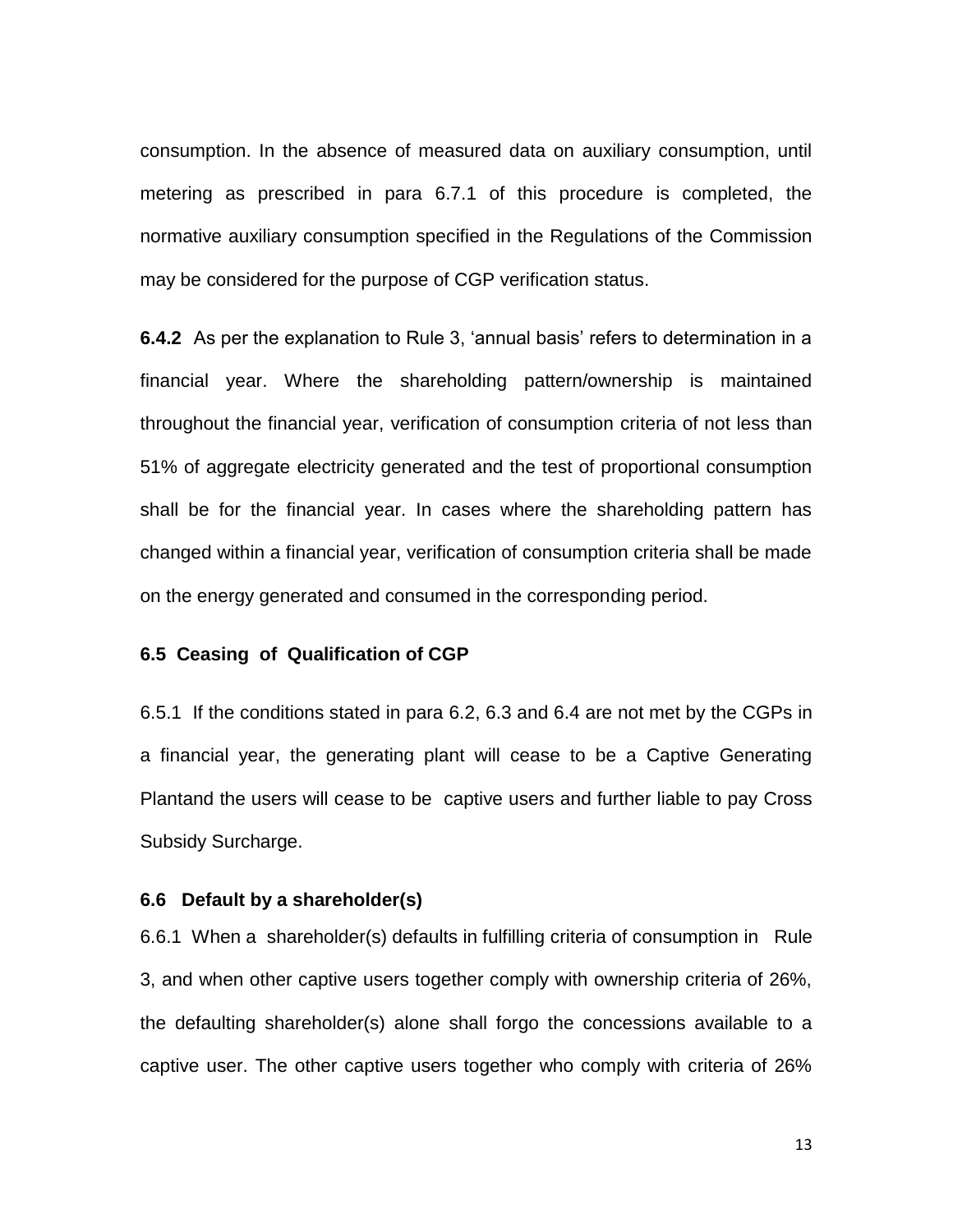ownership and consumption of not less than 51% of aggregate electricity generated +/- 10% in proportion to their individual shareholdings shall retain the captive status.

6.6.2 When a shareholder(s) defaults in fulfilling the consumption criteria of Rule 3, and when other captive users together do not comply with ownership criteria of 26%, the CGP will lose its captive status, and all captive users shall forego the concessions available to a captive user.

# **6.7 Methodology of verification of criteria of consumption annually in a financial year:**

**6.7.1** Verification of compliance of consumption criteria of not less than 51% within a variation not exceeding 10% in proportion to the share of ownership of a captive user requires proper accounting of generation, auxiliary consumption and consumption by captive users. It is the responsibility of the Distribution licensee to ensure that Special Energy Meters(SEM) as provided in the CEA"s Installation and Operation of Meters Regulations 2006 amended from time to time are installed in generating stations. Specification for providing meters for HT open access consumers have been approved by the Commission in M.P No.18 of 2012 and M.P 34 of 2014 and TANGEDCO has informed compliance of installation of ABT meters. The generators may provide the monthly data/quarterly data of recorded generation, auxiliary consumption to the licensee.The generators shall also inform outages of the units indicating period of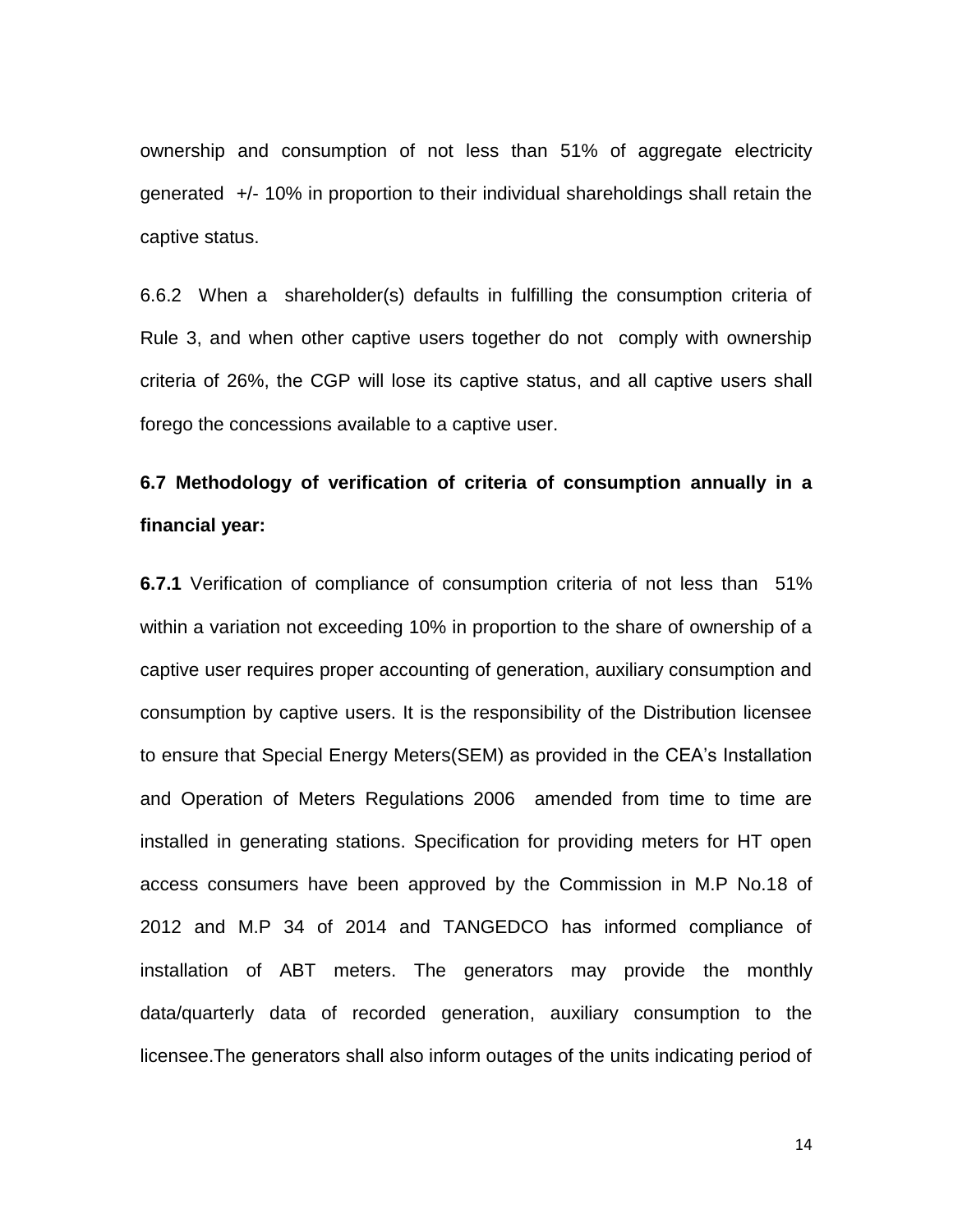outage. The practice adopted by TANGEDCO in the case of HT open access consumers for meter reading, downloading data of consumption may be followed.The Special Energy Meters may be tested periodically as per prescribed testing procedures.

**6.7.2** Until a metering, communication system as stated in para 6.7.1 is completely installed, the Distribution licensee may conduct verification based on details furnished by the generators in the prescribed formats and the data available with them.

**6.7.3** The Distribution licensee may also create a web portal for login ofdata by generators providing an ID to each CPP and captive user. This may help in monitoring changes in shareholding pattern etc. and verification of data.

**6.7.4** By 15<sup>th</sup> of April, the generators shall furnish relevant data of generation, auxiliary consumption, consumption of captive users for each month of the preceding financial year in excel format as per Format V annexed, in hard and soft copies. The generators shall furnish details of equity share capital with voting rights held by each captive user, and compliance under Rule 3 as per format enclosed. Documents to be furnished for annual verification of captive status are as follows:

1. Documents stated in para 6.1.1

2. Statement in Format V annexed to this procedure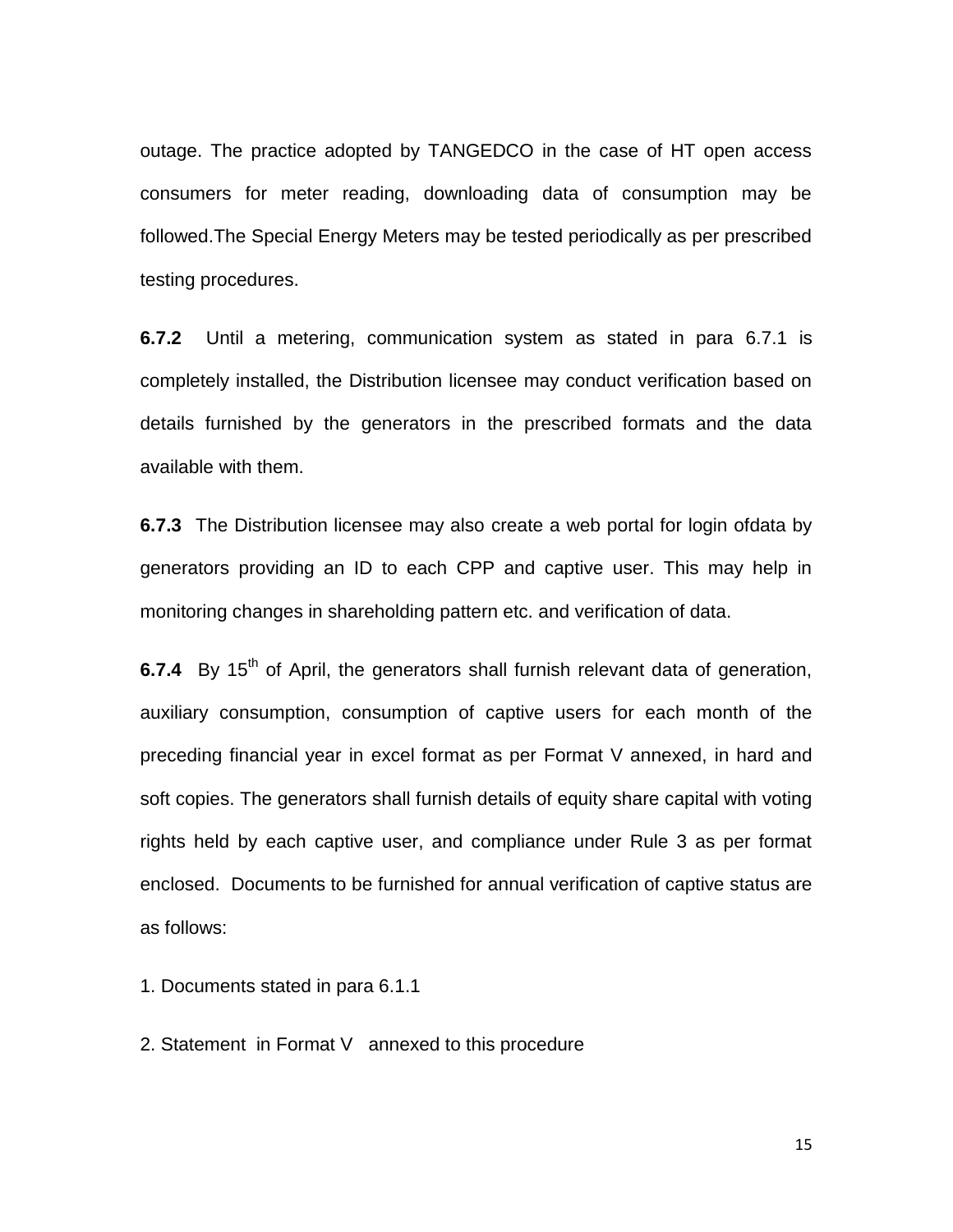**6.7.5** The Distribution licensee may conduct cross verification of data furnished with the available downloaded data from the meter terminals of captive generators and their captive users.

**6.7.6** Based on conditions stipulated in this procedure, the Distribution licensee shall determine the captive status of CGP and captive users, and shall intimate fulfillment of condition in regard to the captive status or otherwise to the CGPs/captive users within a month of submission of documents, data by the CGPs i.e by  $15<sup>th</sup>$  May. Where the conditions of captive status have not been fulfilled, the Distribution licensee shall intimate the user"s liability on dues, provisionally, to be remitted on account of losing the captive status.

**6.7.7** Within 15 days from the date of receipt of intimation on disqualification of the captive status, the captive generators/users shall inform i) their concurrence to such disqualification and their response thereto or ii) their objection to such disqualification and consequential dues to be remitted.

**6.7.8** In the case of captive generators/users acceptance to the disqualifications as well as on the dues to be remitted, the distribution licensee shall raise a fresh demand within 15 days of receipt of such concurrence. In case of dispute, the captive generator shall have the option to file a Dispute Resolution Petition with applicable fees before the Commission.

**6.7.9** All disputes on the verification process and the view taken by the Distribution Licensee on the captive status of all generating plants shall be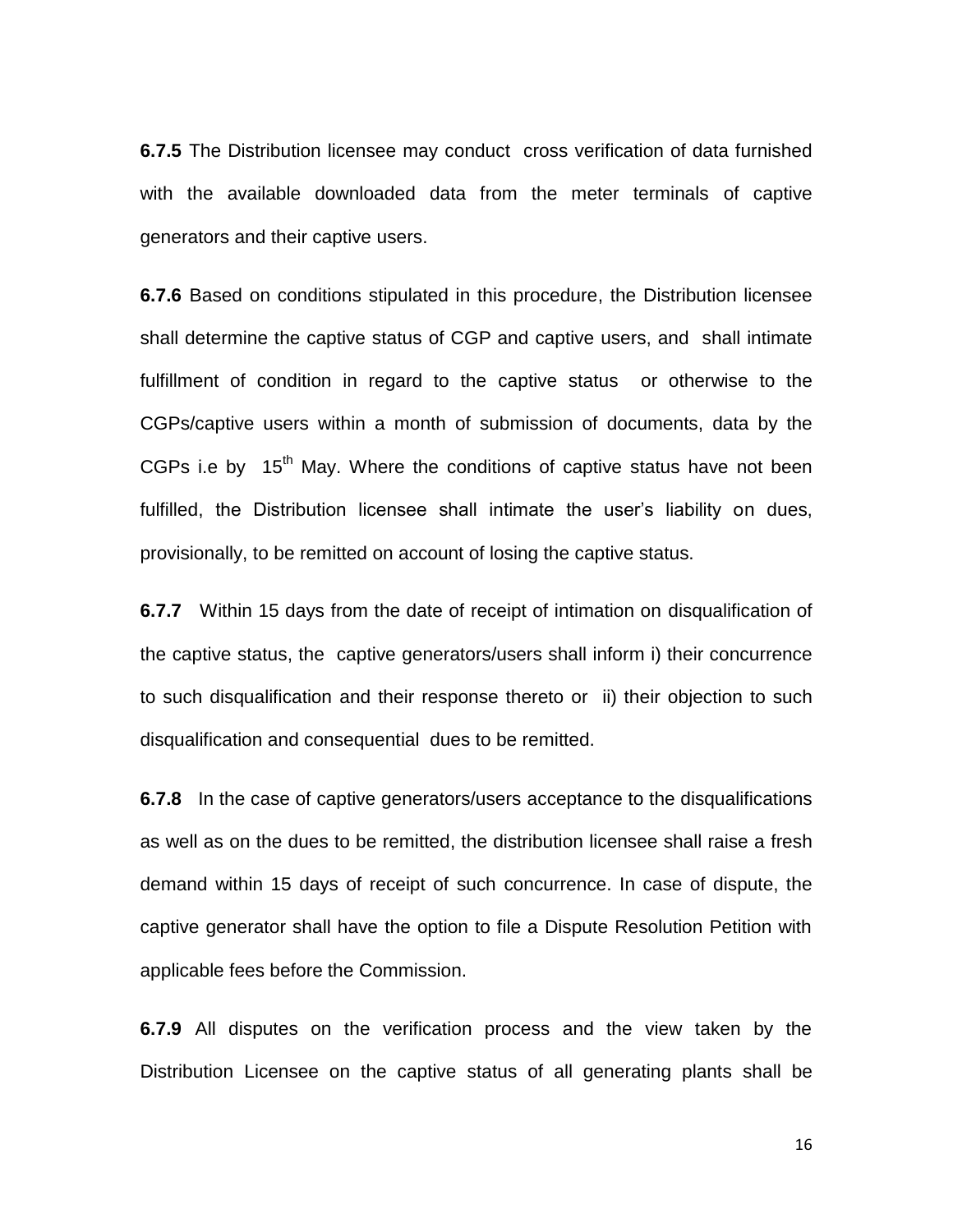referred to the Commission by the CGP by way of Dispute Resolution Petition for adjudication and till such time no distraint proceedings or coercive action shall be taken. Upon filing of such Dispute Resolution Petition, the Commission shall decide the issue after giving opportunities to both parties, as soon as possible, but not later six months from the date of filing of such petition.

**7.0** Failure to furnish data, documents for the purpose of annual verification within the time frame affixed in this procedure would empower the Distribution Licensee to determine the status of the plant with the available data of consumption based on the documents furnished by the captive users at the time of seeking approval of connectivity/open access or latest documents if available.

(By order of Tamil Nadu Electricity Regulatory Commission)

 (S.Chinnarajalu) **Secretary** Tamil Nadu Electricity Regulatory Commission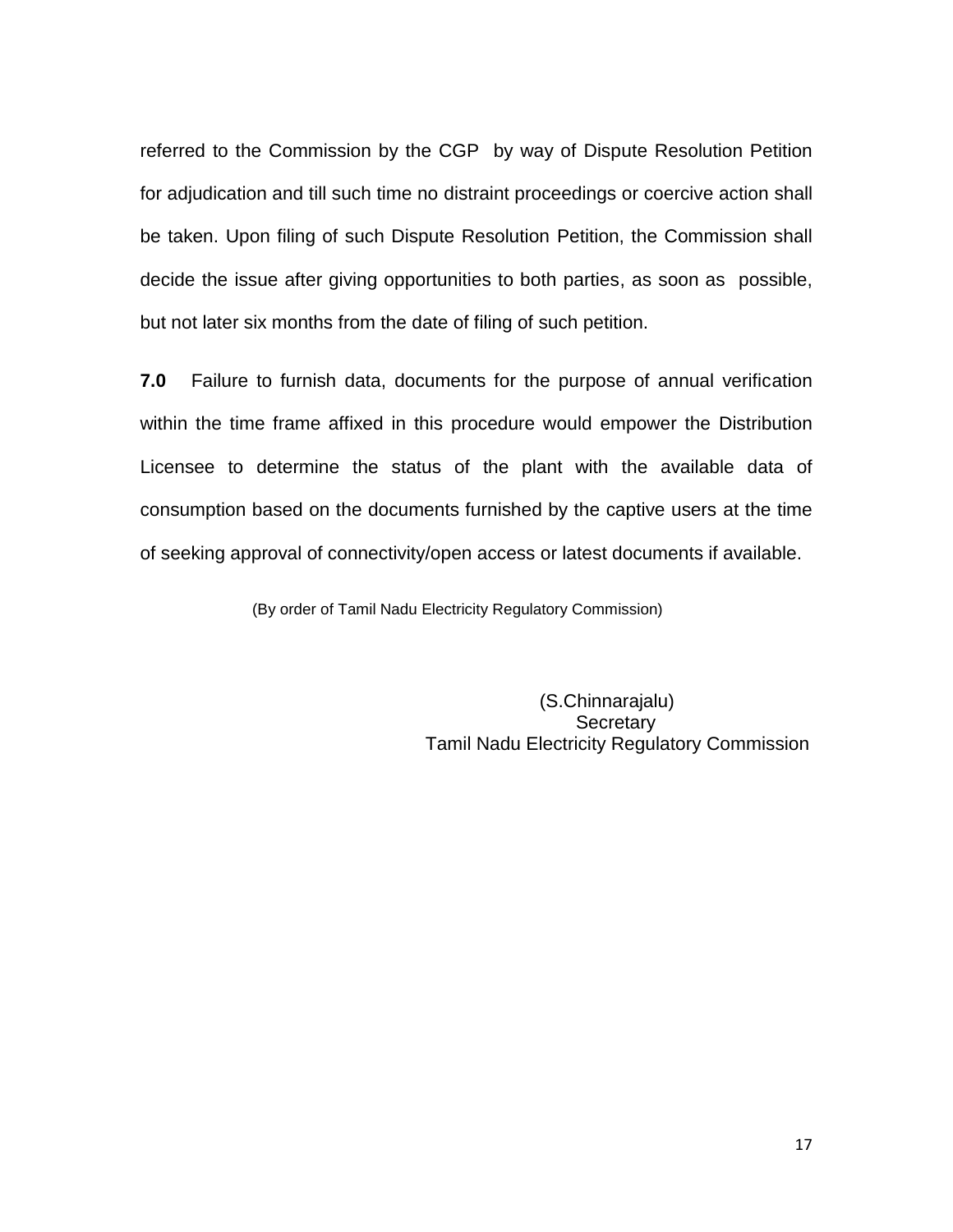## **FORMAT –I**

## **[To be submitted by THE GENERATOR WHICH IS A CORPORATE BODY]**

# "CERTIFICATE ON "OWNERSHIP" AS PER RULE 3 OF ELECTRICITY RULES, 2005 FOR WHEELING UNDER CAPTIVE CATEGORY

We hereby certify that the Equity Share Capital with voting rights of having its registered office at **Satisfy** the requirements under Rule 3 of the Electricity Rules 2005 for qualifying as a Captive Generation Plant with reference to "Ownership" criteria. The detailed breakup of the issued, subscribed and paid-up equity share capital, including percentage of holding in Equity Share Capital with voting rights of the Company have been tabulated below in Table A. Further, specific breakup of Equity Share Capital with voting rights held by captive user vis-avis other users has been tabulated below in Table B.

| able |  |
|------|--|
|      |  |

|           | Equity Share Capital with Voting rights as on |                                   |                                 |                                         |                                                             |                            |                                              |                                                                                 |  |  |
|-----------|-----------------------------------------------|-----------------------------------|---------------------------------|-----------------------------------------|-------------------------------------------------------------|----------------------------|----------------------------------------------|---------------------------------------------------------------------------------|--|--|
| S.<br>No. | <b>Class</b><br>Οf<br>Equity<br>shares        | No. of<br>Equity<br><b>Shares</b> | Value<br>per<br>Equity<br>Share | Amount<br>of Equity<br>Share<br>Capital | Per-<br>centage<br>holding in<br>Equity<br>Share<br>Capital | No. of<br>Voting<br>rights | Percentage<br>holding in<br>voting<br>rights | Percentage<br>holding in<br>Equity<br>Share<br>Capital with<br>voting<br>rights |  |  |
|           |                                               |                                   |                                 |                                         |                                                             |                            |                                              |                                                                                 |  |  |
|           |                                               |                                   |                                 |                                         |                                                             |                            |                                              |                                                                                 |  |  |
| Total     |                                               |                                   |                                 |                                         |                                                             |                            |                                              |                                                                                 |  |  |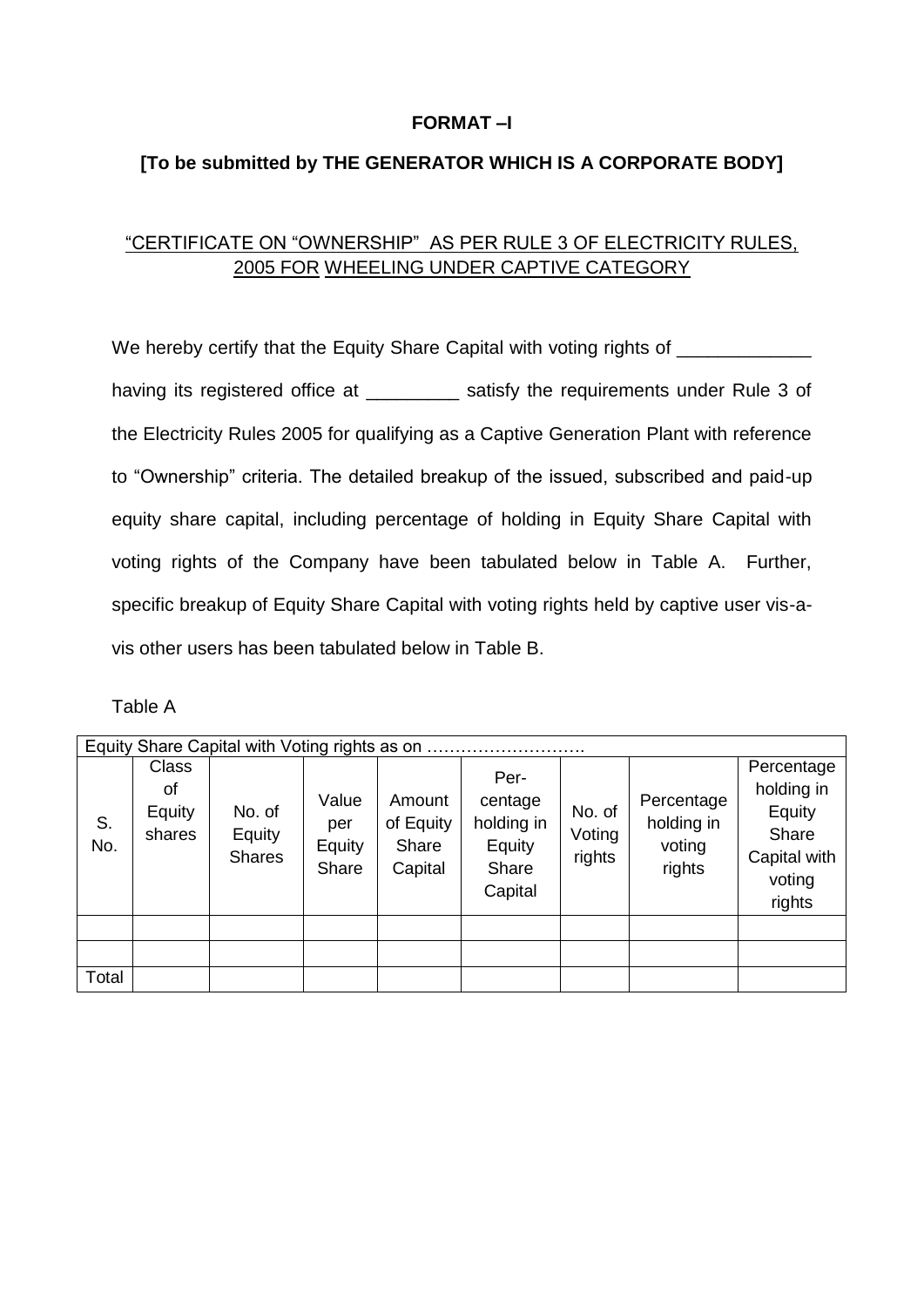## Table B

Break up of Captive user holding in Equity Share Capital with Voting rights as on

| S.<br>No. | <b>Class</b><br>οf<br>share<br>holder | No. of<br>Equity<br>Share | Value<br>per<br>Equity<br>Share | Amount<br>0f<br>Equity<br>Share<br>Capital | Percentage<br>holding in<br>Equity<br>Share<br>Capital | No. of<br>Voting<br>rights | Percentage<br>holding in<br>voting<br>rights | Percentage<br>holding in<br><b>Equity Share</b><br>Capital with<br>voting rights |  |  |  |
|-----------|---------------------------------------|---------------------------|---------------------------------|--------------------------------------------|--------------------------------------------------------|----------------------------|----------------------------------------------|----------------------------------------------------------------------------------|--|--|--|
|           | Captive<br>User                       |                           |                                 |                                            |                                                        |                            |                                              |                                                                                  |  |  |  |
| 2         | Others                                |                           |                                 |                                            |                                                        |                            |                                              |                                                                                  |  |  |  |
| Total     |                                       |                           |                                 |                                            |                                                        |                            |                                              |                                                                                  |  |  |  |

Signature of Chartered Accountant

## Name in Block letters

Name of firm

Firm Registration number:

Membership No.

Place:

Date :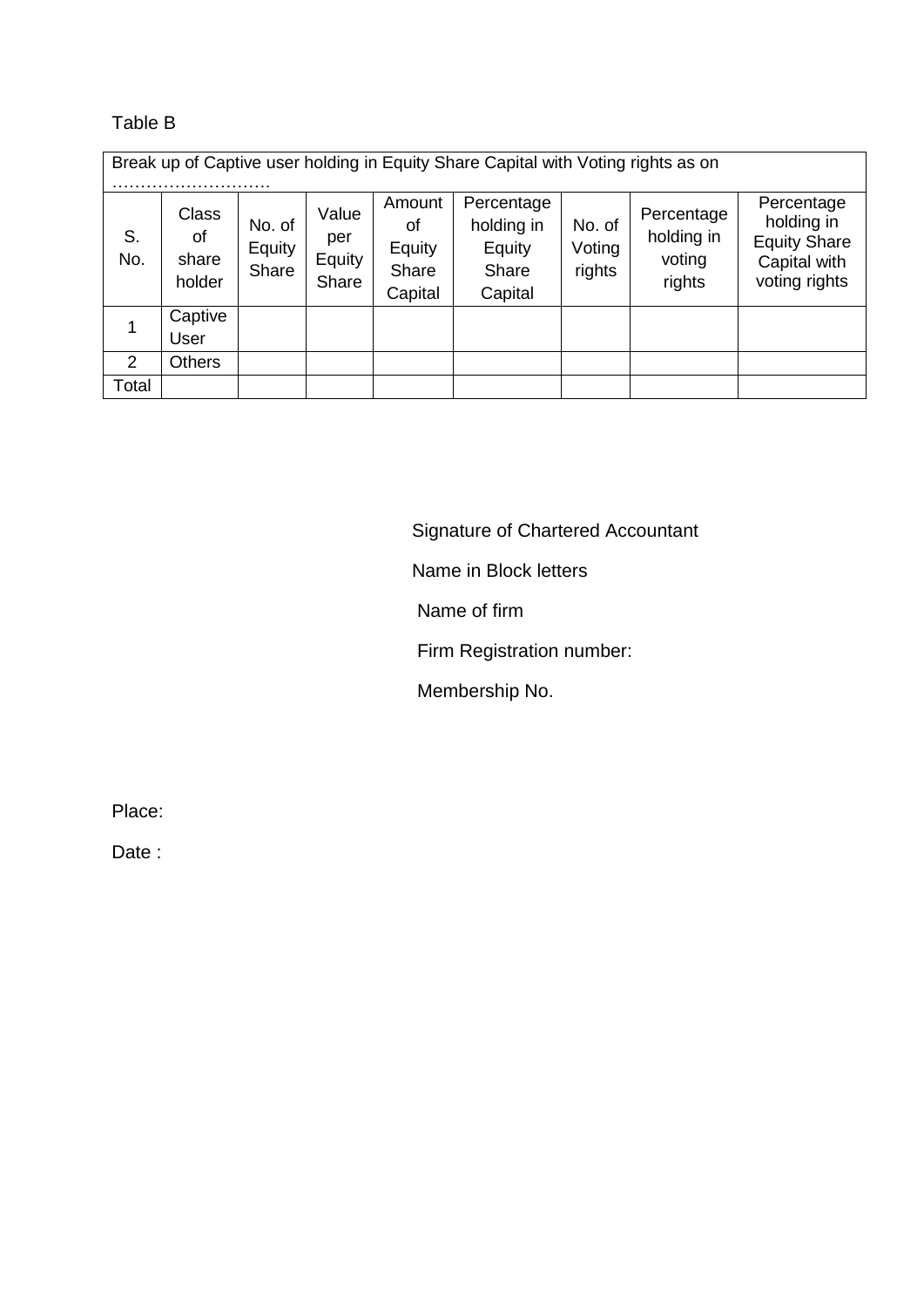## **FORMAT –II**

## **[To be submitted by the Captive users (also the owners) who are Corporate Bodies]**

### Auditor's Certificate

I hereby certify that *Captive User Name*, a company incorporated under Companies Act 2013 (or under the erstwhile Act) and having its registered office at  $=$  with HT. SC.No. at EDC is holding \_\_\_\_\_\_\_\_\_\_\_\_\_\_\_\_number of Equity Shares of Rs. \_\_\_\_\_\_ each amounting to Rs. \_\_\_\_\_ as Equity Share Capital and with \_\_\_\_ voting rights per Equity Share in *Captive Power Generator Company Name* which owns a Generating Plant with a Capacity **\_\_\_\_\_\_\_\_\_\_\_\_\_\_\_ under** HT.SC.No.\_\_\_\_\_\_\_\_\_\_\_at **EDC** as on date.

Please find attached the following:

Annexure 1. Copy of the latest audited balance sheet of the Captive User.

- 2. Copy of the Share Certificate for the above.
- 3. Copy of the SH-4 Certificate.

**Signature** 

Name in Block letters

Membership No.

Name of the Firm:

Firm Registration No:

Name of the Partner:

Membership No:\_\_\_\_\_\_\_\_\_\_\_\_\_\_\_\_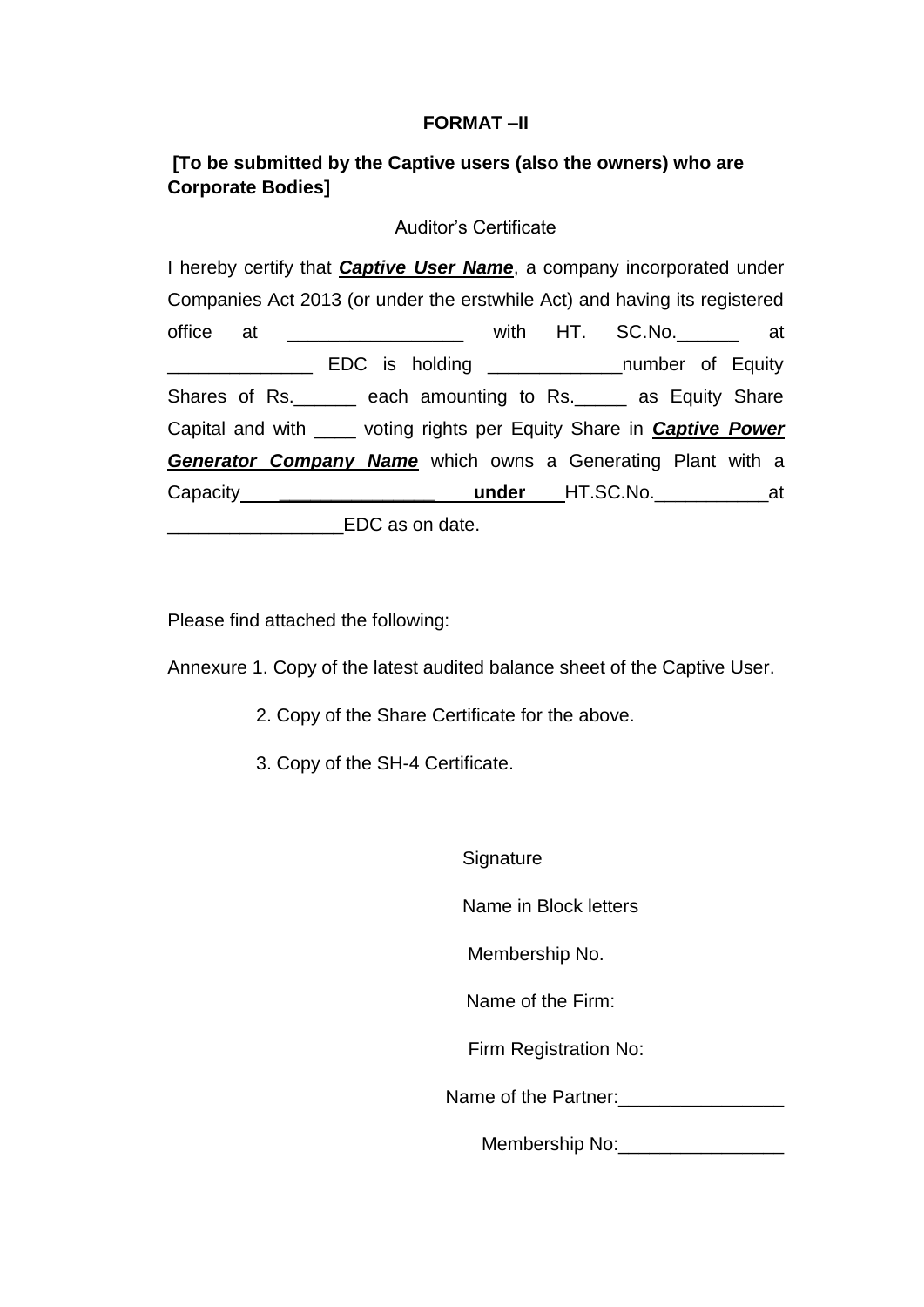## **FORMAT-III**

## **[To be submitted by THE GENERATOR WHICH IS A FIRM]**

## **CERTIFICATE ON 'OWNERSHIP' AS PER RULE 3 OF ELECTRICITY RULES, 2005 FOR WHEELING UNDER CAPTIVE CATEGORY**

We hereby certify that M/s. \_\_\_\_\_\_\_\_\_\_\_\_\_\_\_\_, a Partnership Firm having its registered office at The satisfy the requirements under Rule 3 of Electricity Rules 2005 for qualifying as a Captive Generation Plant with reference to "Ownership" criteria as per the Partnership Deed dated \_\_\_\_\_\_\_\_\_\_\_\_\_\_ with reference to HT.SC No.\_\_\_\_\_\_\_\_\_\_\_\_\_\_\_\_\_ of \_\_\_\_\_\_\_\_\_\_\_\_\_\_ E.D.C. We confirm that the captive consumers are holding proprietary interests and control over the Captive Generation Plant.

The detailed breakup of the ownership of each partner in the Partnership Firm has been tabulated below in Table A. Further, specific breakup of the proprietary interest and control in relation to Captive Generation Plant held by captive user vis-à-vis other users has been tabulated below in Table B.

# **TABLE A:**

| Ownership of the Captive Generation Plant of the Partnership Firm as on |                           |                         |                              |                            |                                                                    |                                      |  |  |
|-------------------------------------------------------------------------|---------------------------|-------------------------|------------------------------|----------------------------|--------------------------------------------------------------------|--------------------------------------|--|--|
| S.No                                                                    | Name of<br>the<br>partner | Capital<br>contribution | % of capital<br>contribution | Profit<br>sharing<br>Ratio | Whether<br>Control<br>Proportionate<br>to Capital<br>Contribution? | Remarks<br>on<br>control<br>pattern* |  |  |
|                                                                         |                           |                         |                              |                            |                                                                    |                                      |  |  |
|                                                                         |                           |                         |                              |                            |                                                                    |                                      |  |  |
| <b>TOTAL</b>                                                            |                           |                         |                              |                            |                                                                    |                                      |  |  |

\* Please provide remarks in the relevant column whether control is proportionate to the capital contribution. Further annex the Partnership Deed of the verification of above details.

Contd.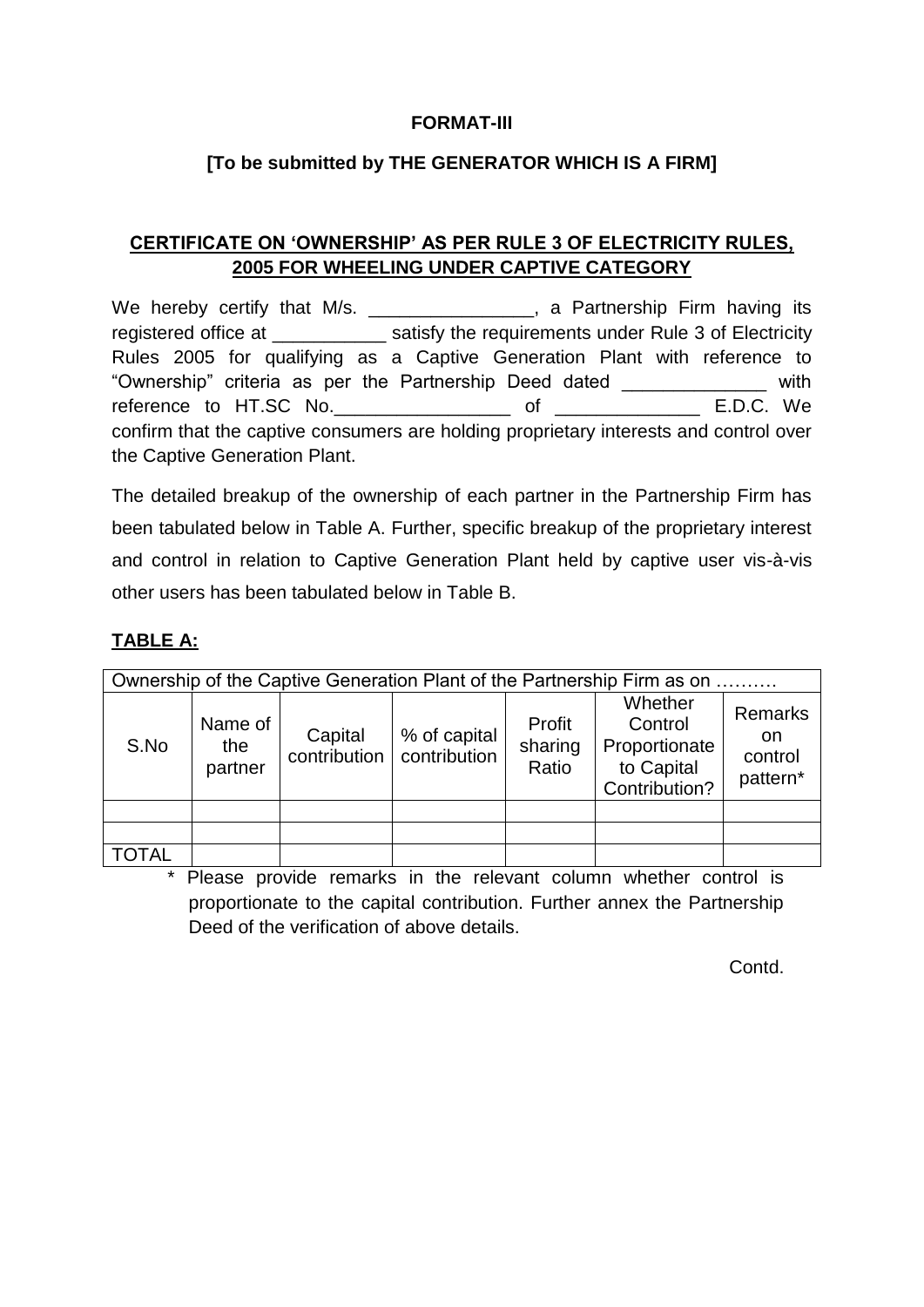## **TABLE B:**

|                        | Ownership of the Captive Generation Plant of the Partnership Firm as on |            |                                                                            |                                                                    |                                |  |  |  |  |  |
|------------------------|-------------------------------------------------------------------------|------------|----------------------------------------------------------------------------|--------------------------------------------------------------------|--------------------------------|--|--|--|--|--|
|                        | Type of Owner                                                           |            | $%$ of<br>proprietary<br>interest in<br>the Captive<br>Generating<br>Plant | Whether<br>Control<br>Proportionate<br>to Proprietary<br>interest? | Remarks on<br>control pattern* |  |  |  |  |  |
| Captive<br><b>User</b> | HT.<br>SC.NO                                                            | <b>EDC</b> |                                                                            |                                                                    |                                |  |  |  |  |  |
|                        |                                                                         |            |                                                                            |                                                                    |                                |  |  |  |  |  |
| <b>Others</b>          |                                                                         |            |                                                                            |                                                                    |                                |  |  |  |  |  |
|                        |                                                                         |            |                                                                            |                                                                    |                                |  |  |  |  |  |
| TOTAL                  |                                                                         |            |                                                                            |                                                                    |                                |  |  |  |  |  |

\* Please provide remarks in the relevant column whether control is proportionate to the Proprietary interest, with specific reasons as to how the ownership threshold under Rule 3 of the Electricity Rules 2005 is being satisfied.

Signature of Chartered Accountant

NAME in Block letters

Place : Firm Registration Number:

Date: Membership Number: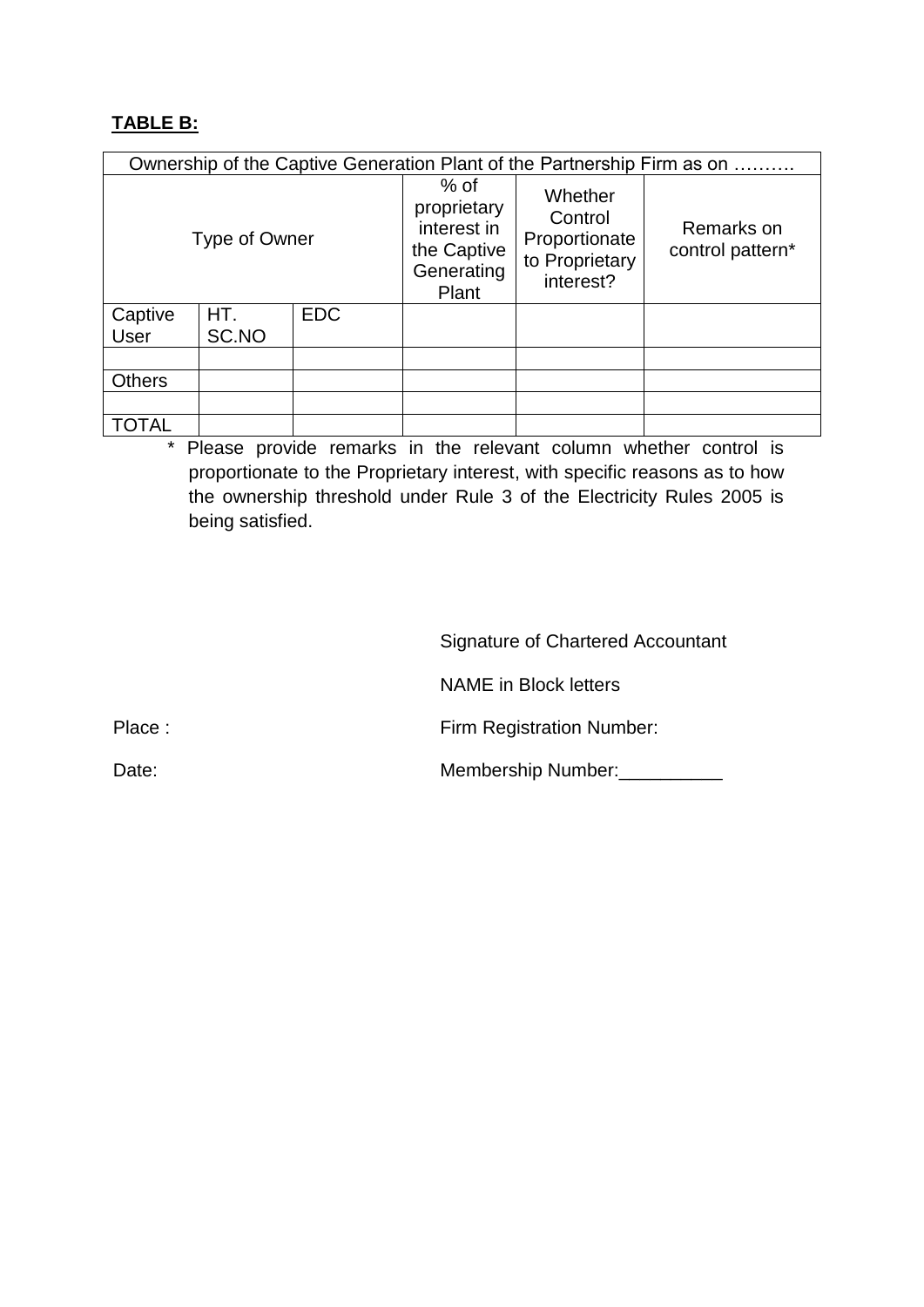## **FORMAT-IV**

# **[To be submitted by the Captive users (also owners) of the Partnership Firm]**

## Auditor's Certificate

| I hereby certify that <b>Captive User Name</b> , a company incorporated under  |  |  |  |
|--------------------------------------------------------------------------------|--|--|--|
| Companies Act 2013 (or earlier Act) and having its registered office at        |  |  |  |
| ______________ with HT. SC.No.______ at _______________ EDC is                 |  |  |  |
| a partner with capital contribution of Rs. ______ with controlling interest of |  |  |  |
| _______________percentage in <b>Captive Power Generator Firm Name</b> which    |  |  |  |
| owns a Generating Plant with Capacity __________ under HT.SC.                  |  |  |  |
|                                                                                |  |  |  |

Please find attached the following:

.

Annexure 1. Copy of the latest audited balance sheet of the Captive User.

2. Copy of the latest partnership deed.

Signature:

Name in Block letters:

Membership No.

Name of the Firm:

Firm Registration No:

Name of the Partner:

Membership No:\_\_\_\_\_\_\_\_\_\_\_\_\_\_\_\_\_\_\_\_\_